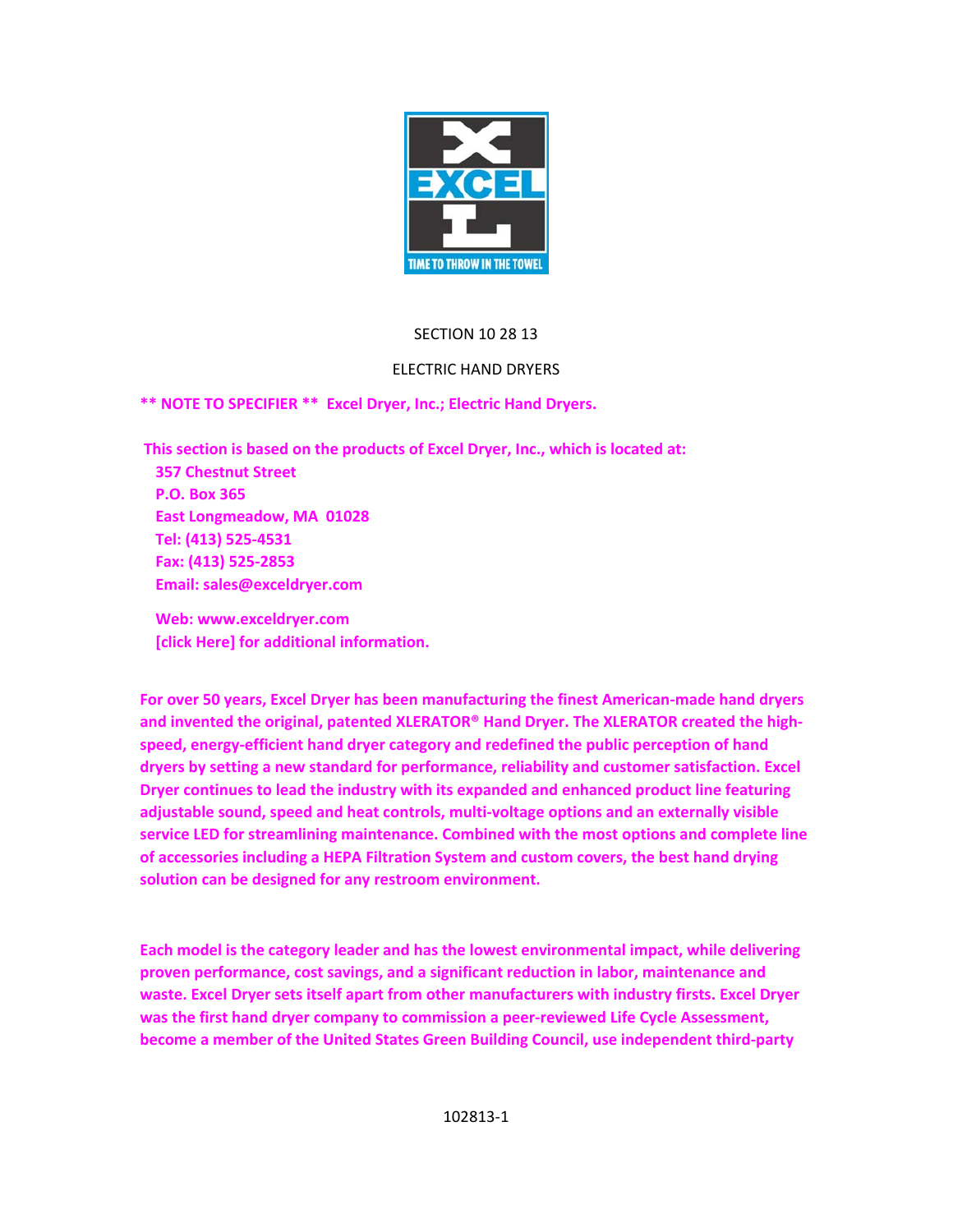**testing to prove its products' performance, and manufactures the only hand dryers that are Made In USA Certified®** 

**Excel Dryer participates in compliance testing under the UL Environment Product Category Rule (PCR) for Hand Dryers. This internationally recognized set of rules, requirements and guidelines was created through industry consensus and reports on a product's impact on the environment, establishing an objective standard by which to evaluate drying times vs. energy usage. Excel Dryer's high‐efficiency hand dryers are the first to receive certified Environmental Product Declarations (EPD's) published by UL Environment.** 

**Excel Dryer products are marketed through an established network of sales representatives who call on more than 4,000 distributors globally and can be specified in 50 Hertz or 60 Hertz and from 100 Voltz to 277 Votz for distribution worldwide.** 

**XLERATOR®, XLERATOReco® and ThinAir® are registered trademarks of Excel Dryer, Inc.** 

**Made In USA Certified® is a registered trademark of Certified, Inc.** 

**This document Copyright© 2018 Excel Dryer, Inc.** 

PART 1 GENERAL

### 1.1 SECTION INCLUDES

### **\*\* NOTE TO SPECIFIER \*\* Delete items below not required for project.**

- A. High Efficiency Heated Air Electric Hand Dryer
- B. High Efficiency Non‐Heated Electric Air Hand Dryer
- C. High Efficiency Surface Mounted ADA Compliant Electric Hand Dryer
- D. Conventional Push Button Electric Hand or Hair Dryer
- E. Conventional Automatic Electric Hand Dryer
- F. Conventional Lexan Push Button or Automatic Electric Hand Dryer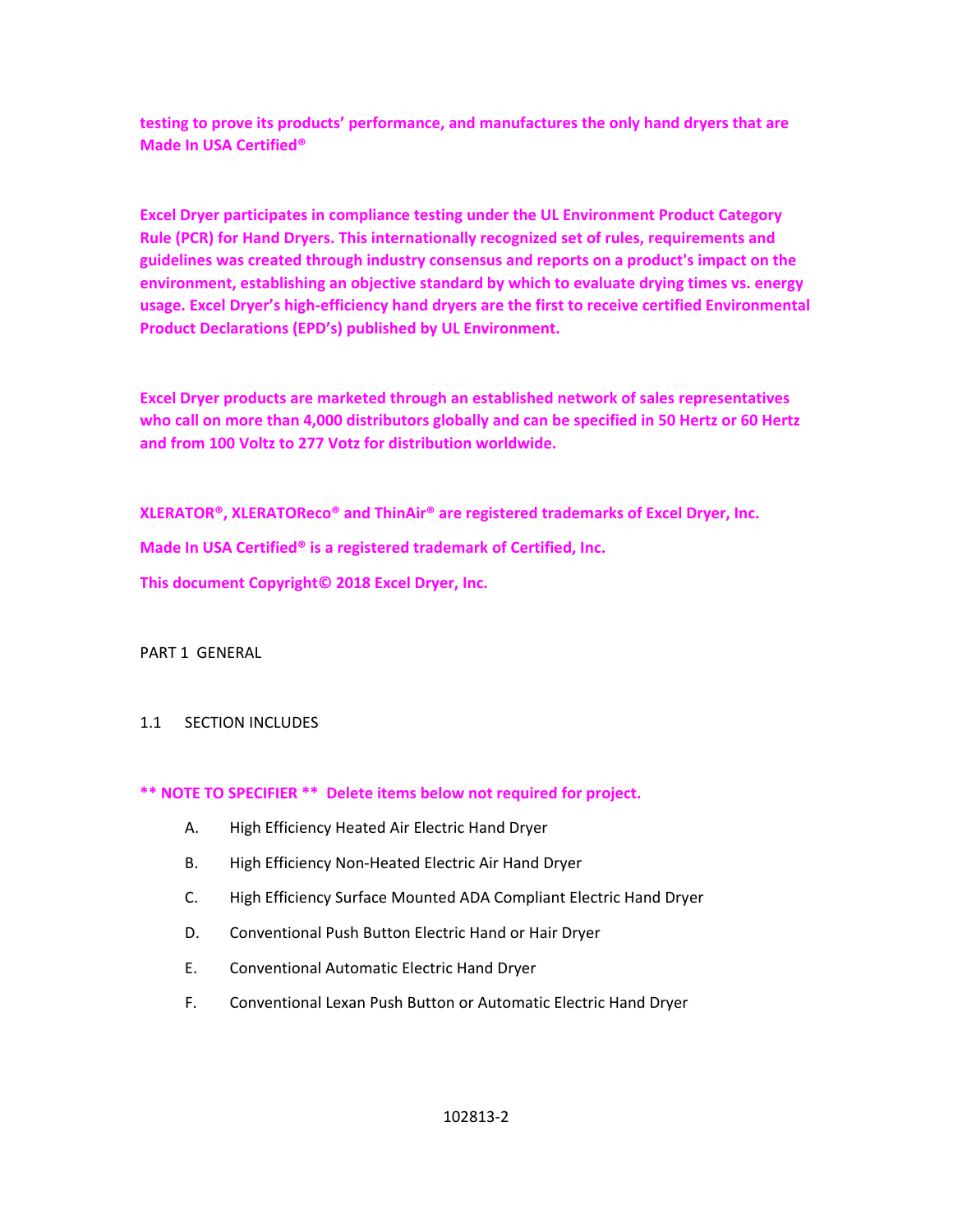### 1.2 RELATED SECTIONS

## **\*\* NOTE TO SPECIFIER \*\* Delete any sections below not relevant to this project; add others as required.**

- A. Section 061000 ‐ Rough Carpentry: Blocking in stud partitions for mounting hand dryers.
- B. Section 260519 Low Voltage electrical Power Conductors and Cables: Electrical supply, conduit, wiring, boxes, and wiring devices for hand dryers.

### 1.3 REFERENCES

## **\*\* NOTE TO SPECIFIER \*\* Delete references from the list below that are not actually required by the text of the edited section.**

- A. ICC/ANSI A117.1 ‐ American National Standard for Accessible and Useable Buildings and Facilities; 2017.
- B. UL, LLC / UL Environment ‐ Product Category Rules (PCR) for Hand Dryers, 2016.
- 1.4 SUBMITTALS
	- A. Submit under provisions of Section 013300.
	- B. Product Data: Manufacturer's data sheets on each product to be used, including:
		- 1. Preparation instructions and recommendations.
		- 2. Operating instructions and performance.
		- 3. Storage and handling requirements and recommendations.
		- 4. Electrical wiring diagrams
		- 5. Installation methods.
	- C. Shop Drawings showing dimensions, method of attachment, and required supports.

**\*\* NOTE TO SPECIFIER \*\* Select one of the following paragraphs if LEED is applicable. Delete if not required. If required select the paragraph for the applicable requirement and coordinate with Section 01810 Sustainable Design Requirements.**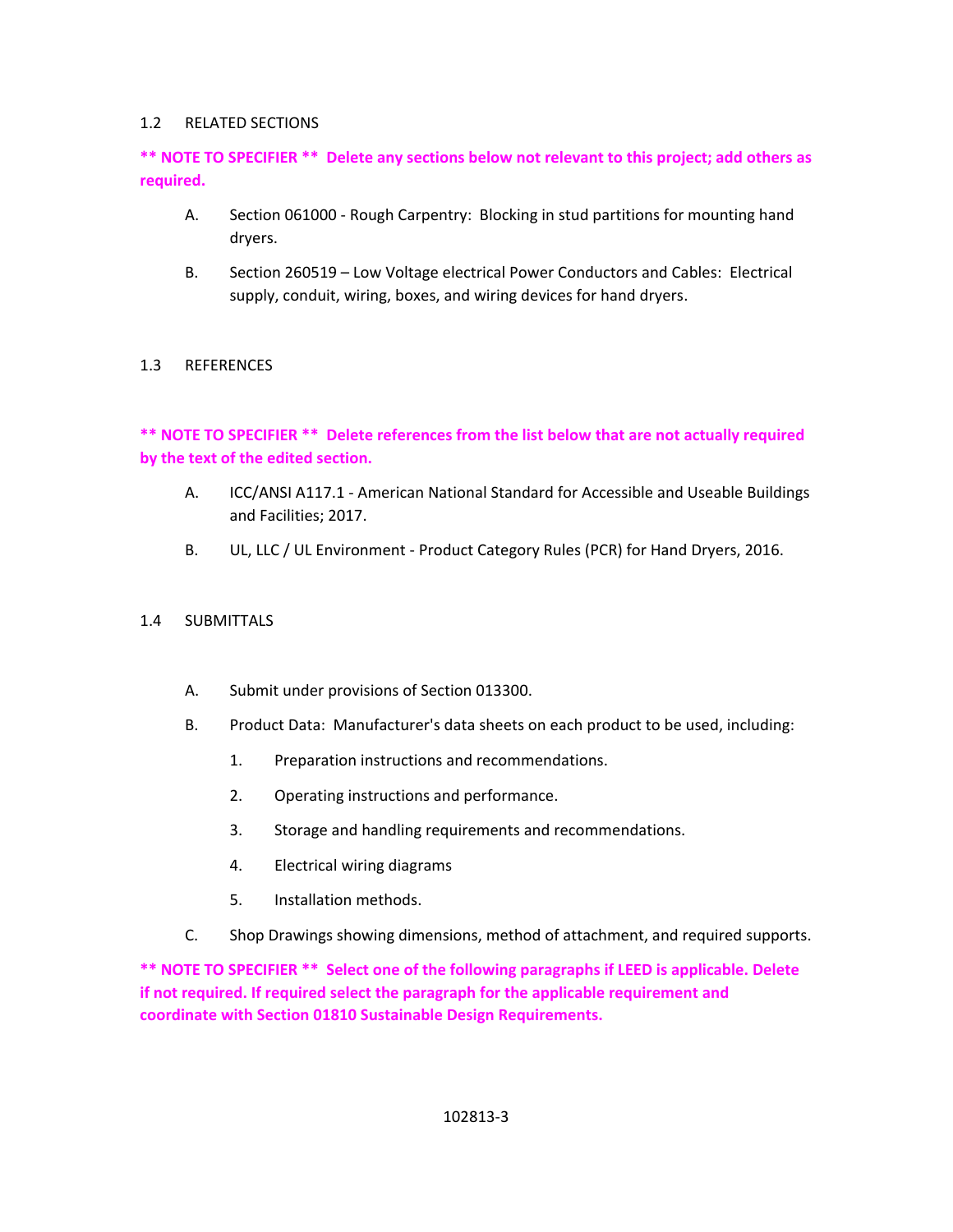- D. LEED Submittals: Provide documentation of how the requirements of LEED v4.0 Credits will be met:
	- 1. Product Data: For products contributing to increased energy performance, provide manufacturer documentation of use and non‐use energy consumption.
	- 2. Product Data: For products having recycled content, provide manufacturer documentation including percentage(s) by weight of postconsumer and preconsumer recycled content.
	- 3. Product Data: For recycled content, indicating postconsumer and preconsumer recycled content and cost.
- E. LEED Submittals: Provide Product Data for Credit IEQ 4.1, LEED‐NC, LEED‐CI, and LEED‐CS; coordinate with requirements for air dryers.
	- 1. Product Data: For recycled content, indicating postconsumer and preconsumer recycled content and cost.
	- 2. Environmental Product Declaration: Building Product Disclosure and Optimization ‐ Environmental Product Declarations. Confirm with manufacturer that EPDs are available for each product.
		- a. Environmental Product Declaration: For each product.
	- 3. Sourcing of Raw Materials: Building Project Disclosure and Optimization ‐ Sourcing of Raw Materials, Option 1 ‐ Raw Material Source and Extraction Reporting. Confirm with manufacturer that corporate sustainability reports are available, have been prepared within the last year or are applicable to the year of production, and are by an organization approved by the USGBC.
		- a. Sourcing of Raw Materials: Corporate sustainability report for each manufacturer.
- F. Warranty for review by Architect.
- G. Manufacturer's Certificates: Certify products meet or exceed specified requirements.

## 1.5 QUALITY ASSURANCE

A. Manufacturer Qualifications: Company specializing in manufacturing electric hand dryers with 10 years minimum experience.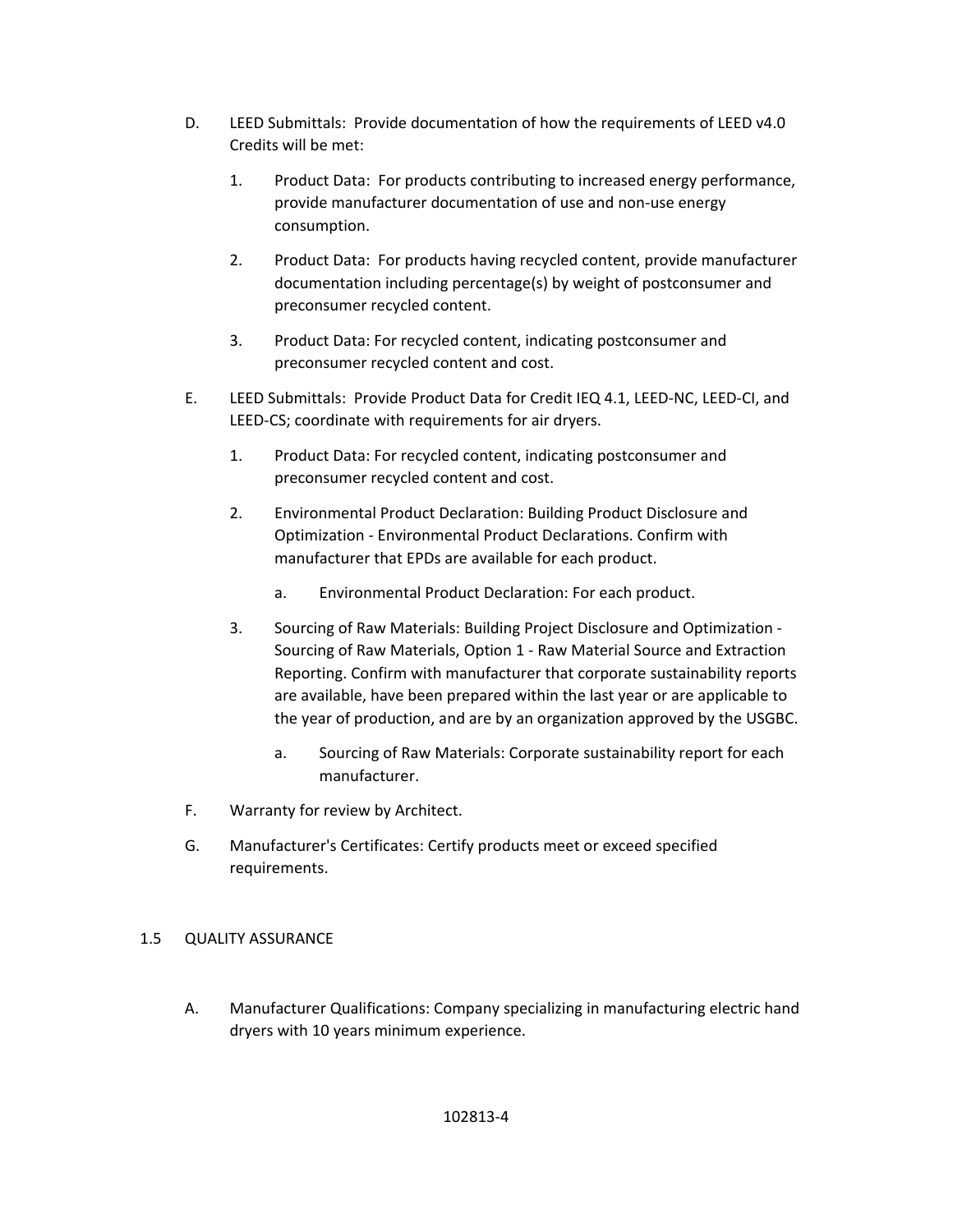B. Source Limitations: Obtain all electric hand dryers from a single source and from single manufacturer.

**\*\* NOTE TO SPECIFIER \*\* CE or CSA certifications for export applications may apply for non‐ US applications.** 

C. Equipment certified by Underwriters Laboratory, Inc., with UL and ULC labels.

**\*\* NOTE TO SPECIFIER \*\* Barrier free requirements will depend on type of project and local jurisdiction. Edit and include the following paragraph if toilet rooms and installation of hand dryers need to accommodate persons with physical disabilities.** 

D. Comply with ICC/ANSI A117.1.

### 1.6 WARRANTY

A. Provide manufacturer's standard limited warranty for period specified.

### PART 2 PRODUCTS

### 2.1 MANUFACTURERS

A. Acceptable Manufacturer: Excel Dryer Inc., which is located at: 357 Chestnut St. P. O. Box 365; East Longmeadow, MA 01028. ASD. Tel: 413‐525‐4531; Fax: 413‐525‐ 2853; Email: sales@exceldryer.com; Web: www.exceldryer.com.

**\*\* NOTE TO SPECIFIER \*\* Delete one of the following two paragraphs; coordinate with requirements of Division 1 section on product options and substitutions.** 

- B. Substitutions: Not permitted.
- C. Requests for substitutions will be considered in accordance with provisions of Section 01600.
- 2.2 PERFORMANCE

**\*\* NOTE TO SPECIFIER \*\* Include the following paragraph for XLERATOR High Efficiency Heated Air Hand Dryer only. Delete if not applicable.**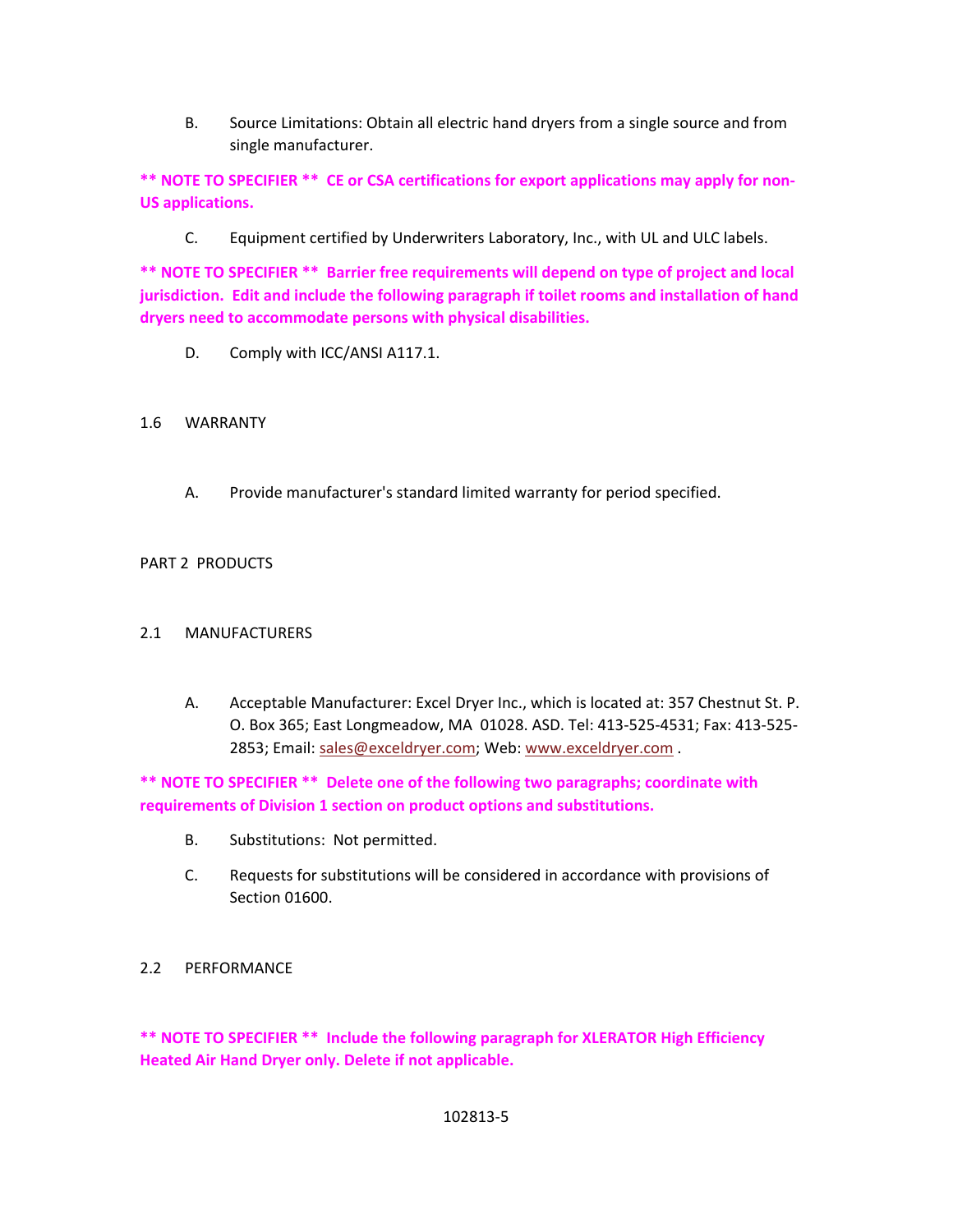- A. UL Product Category Rule (PCR) Testing:
	- 1. XLERATOR Hand Dryer
		- a. Dry Time: Not greater than eight seconds.
		- b. Energy per Use: Not greater than 3.7 W-h (13.32 J).
	- 2. XLERATOReco Hand Dryer
		- a. Dry Time: Not greater than 10 seconds
		- b. Energy Per Use: Not greater than 1.7 Wh (6.12 J)
	- 3. ThinAir Hand Dryer
		- a. Dry Time: Not greater than 14 seconds
		- b. Energy Per Use: Not greater than 3.7 Wh (13.32 J)
- B. Electrical Components: Listed and labeled per NFPA 70, Article 100, by a testing agency acceptable to authorities having jurisdiction.

# **CE or CSA certifications for export applications may apply for non‐US applications.**

- C. Certification: Products certified by Underwriters Laboratory, Inc., with UL and ULC labels.
- D. Accessibility Requirements: Comply with requirements of ADA/ABA and accessibility requirements of authorities having jurisdiction.
	- 1. Comply with ICC/ANSI A117.1.

**Specifier: Retain Paragraph below and coordinate with Part 1 submittal requirements for sustainable design transparency requirements.** 

## 2.3 ELECTRIC HAND DRYERS

A. High Efficiency Heated Air Hand Dryer: XLERATOR; Hand Dryer; EPD Certified, Rapid‐drying, energy efficient, rapid drying, automatic sensor, adjustable speed and sound control, adjustable heat control, electric hand dryer; surface mounted or semi-recessed; entire dryer internally grounded. Made in the USA Certified. Warranty 5 year limited.

**\*\* NOTE TO SPECIFIER \*\* Select the Model and finish required from the following paragraphs and delete those not required.** 

1. Model XL‐BW: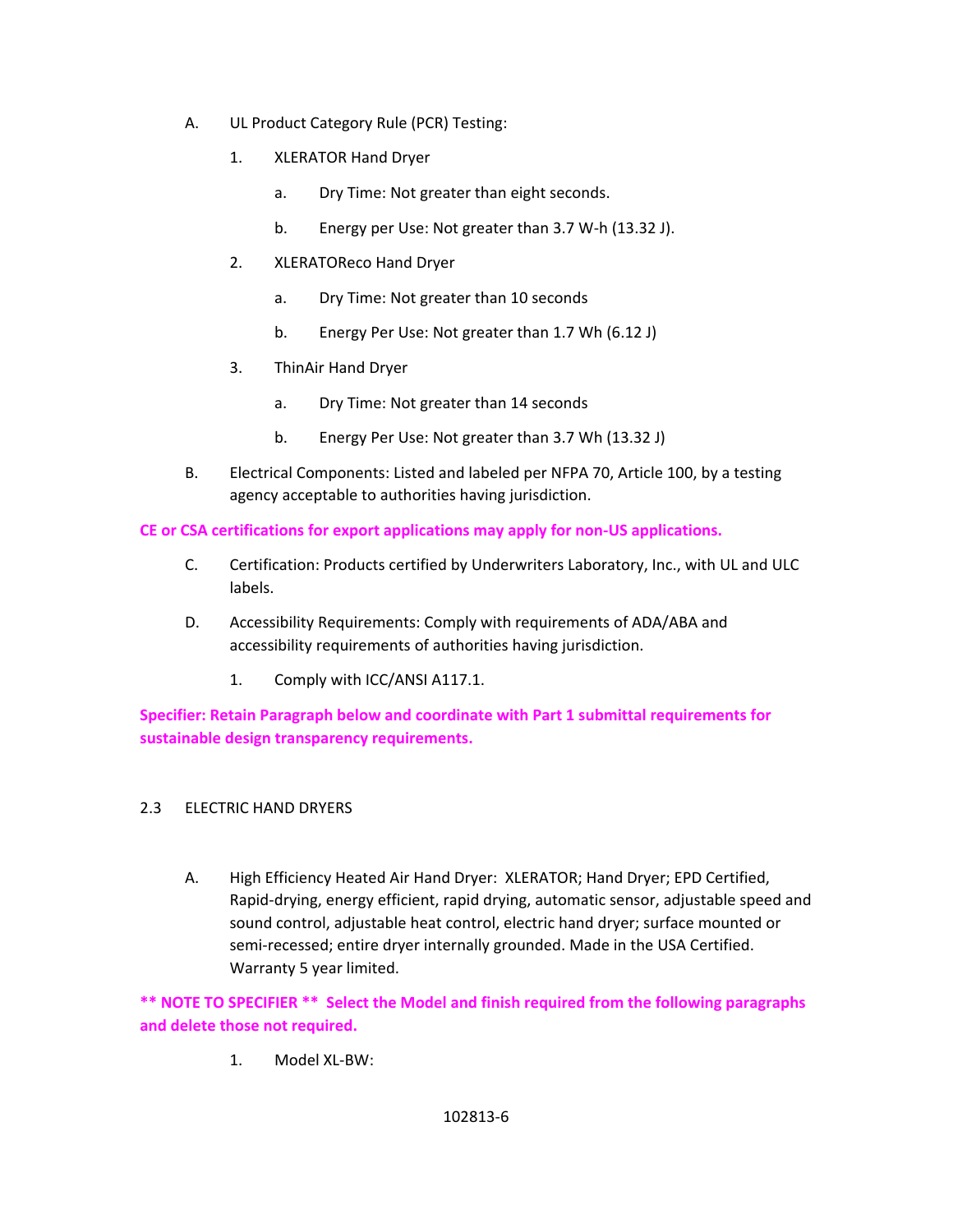- a. Cover: Bulk Molding Composite (BMC).
- b. Finish: White color.
- 2. Model XL‐W:
	- a. Cover: Zinc die cast.
	- b. Finish: White painted.
- 3. Model XL‐GR:
	- a. Cover: Zinc die cast.
	- b. Finish: Textured graphite painted.
- 4. Model XL‐C:
	- a. Cover: Zinc die cast.
	- b. Finish: Chrome plated.
- 5. Model XL‐SB:
	- a. Cover: Stainless steel.
	- b. Finish: Brushed Number 4 finish.

**NOTE TO SPECIFIER \*\* XL‐SI dryer can be branded with your company logo, school colors, team mascots, green message or any other high resolution image. XL‐SI Custom Special Image is a patented digital imaging technology that allows you to design your own digital artwork or develop the cover graphics with the help of our design team. A high resolution file ranging from 300 dpi up to 2,500 dpi is all that is needed. Special Image Logos may be processed on Stainless Steel covers at an additional charge.** 

- 6. Model XL‐SI:
	- a. Cover: Zinc die cast.
	- b. Cover: Custom special image.

**NOTE TO SPECIFIER \*\* XL‐SP Custom Special Paint allows the Specifier to select an array of colors and textures for custom designed powder coated covers.** 

- 7. Model XL‐SB‐SI:
	- a. Cover: Stainless Steel
	- b. Cover: Custom special image
- 8. Model XL‐SP: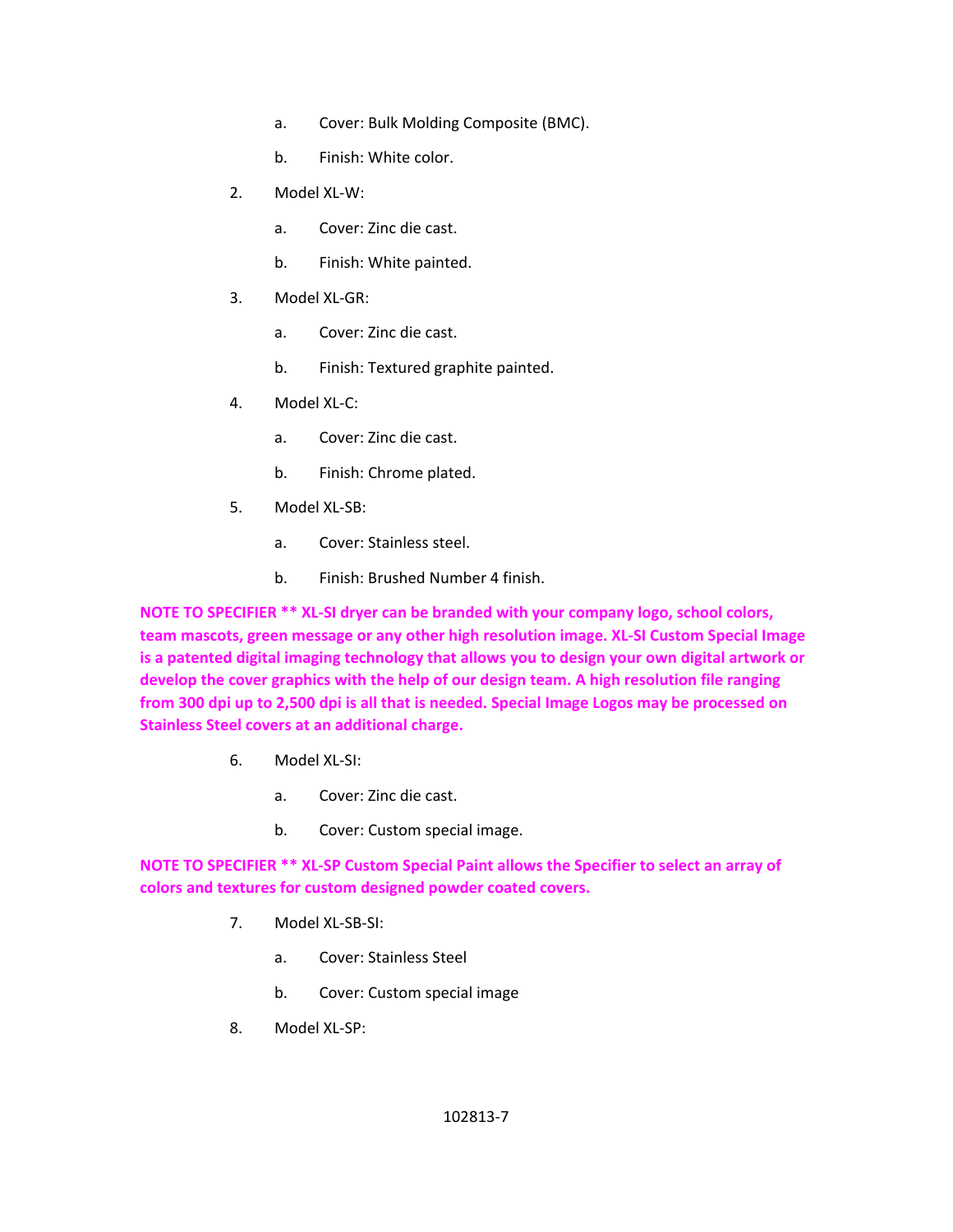- a. Cover: Zinc die cast.
- b. Finish: Custom special color painted.
- 9. Options:

**\*\*NOTE TO SPECIFIER \*\* Select the following Optional HEPA Filtration System if required. Delete if not required.** 

> a. HEPA Filtration System: Filters 99.97 percent of bacteria at 0.3 microns from the air stream.

**\*\*NOTE TO SPECIFIER \*\* Use Optional Noise Reduction Nozzle if required. Delete if not required.** 

> b. Noise Reduction Nozzle: Reduces air deflection noise level by 9 dB and increases the dry time by 2‐3 seconds.

## **\*\* NOTE TO SPECIFIER \*\* Select mounting type required and delete the one not required.**

- 10. Mounting:
	- a. Surface Mounted.

## **\*\* NOTE TO SPECIFIER \*\* Optional ADA compliant recess kit if required. Delete if not required. Kit adheres to ADA 4 inch protrusion requirements.**

- b. Recessed: ADA compliant recess kit is fabricated of 22 GA 18‐8 type 304 stainless steel with #4 satin finish with 16 GA 18‐8 type 304 stainless steel dryer mounting plate. All welded construction. 16‐3/8 inches (416 mm) wide by 26 inches (660 mm) high by 3‐3/8 inches (86 mm) deep.
- 11. Controls: Automatic, activated by infrared optical sensor located next to the air outlet. Dryer will operate as long as hands are under the air outlet and has a 35‐second lockout feature if hands are not removed. Control includes adjustable sound and speed control mechanism, adjustable heat control with High, Medium, Low and Off settings and a filter sensor which is activated should the filter become clogged. Sensor equipped with externally visible Red LED light that flashes error codes to assist in troubleshooting. Control assembly sealed for protection against moisture, lint, dust and vandalism.
- 12. Air Intake: Inlet openings on bottom of cover.
- 13. Air Outlet: Delivers focused air stream of 19,000 LFM at nozzle and 16,000 LFM at average hand position of 4 inches (102 mm) below air outlet.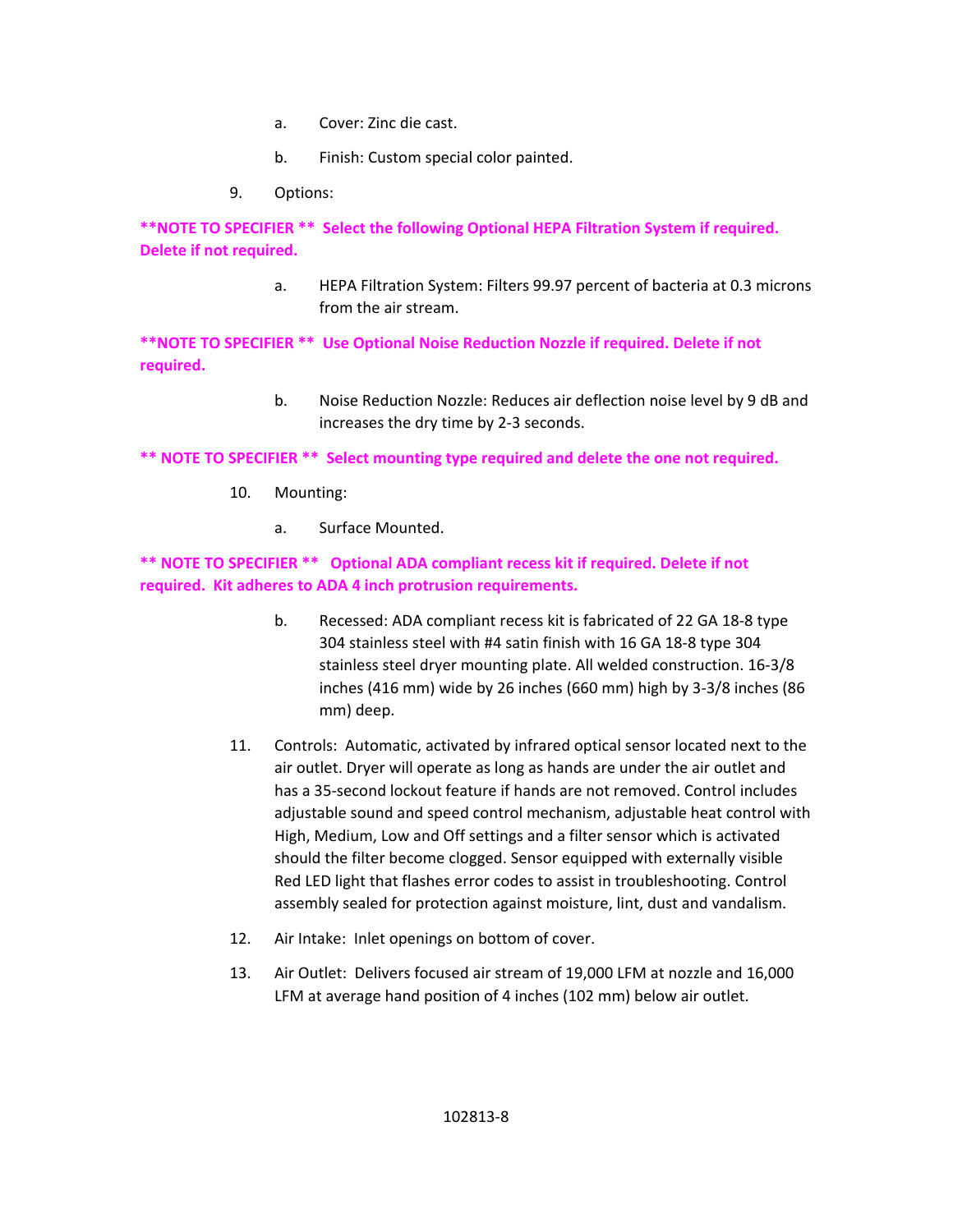- 14. Pre‐Filter: Extends the lifespan and improves reliability. Reduces lint, dust and other airborne debris from entering the internal motor chamber. Filter sensor is activated if filter becomes clogged.
- 15. Nominal Size: 11‐3/4 inches (298 mm) wide by 12‐11/16 inches (322 mm) high by 6‐11/16 inches (170 mm) deep.
- 16. Weight:

## **\*\* NOTE TO SPECIFIER \*\* Delete all but one of the following covers.**

- a. 17 pounds (7.7 kg) die cast cover.
- b. 16 pounds (7.2 kg) stainless cover.
- c. 15 pounds (6.8 kg) bulk molding composite cover.
- 17. Power Source:

# **\*\* NOTE TO SPECIFIER \*\* Delete all but one of the following power sources.**

- a. 110 ‐ 120 Volts, 11.3 ‐ 12.2 Amps, 50/60 Hz, 1240 ‐ 1450 Watts.
- b. 208 ‐ 277 Volts, 5.6 ‐ 6.2 Amps, 50/60 Hz, 1160 ‐ 1490 Watts.
- c. 230 Volts, 6.1 Amps, 50 Hz, 1410 Watts
- 18. Combination Motor and Blower: Series commutated, through-flow discharge, vacuum type; 5/8 HP, 20,000 RPM. Airflow rate: 19,000 linear feet per minute (97 meters per second) at air outlet, 16,000 linear feet per minute (81 meters per second) at average hand position of 4 inches (102 mm) below air outlet.
- 19. Heater: Nichrome wire element, mounted inside blower housing to be vandal resistant. Heater Safeguard: Automatic resetting thermostat to open when airflow is restricted and close when airflow is resumed.
- 20. Air Temperature: 135 degrees F (55 degrees C) measured at average hand position of 4 inches (102 mm) below air outlet. Air Heater Output: 970 watts.
- 21. All metal parts coated according to Underwriters Laboratories, Inc. requirements.
- 22. Mount at the following heights above floor surface:

**\*\* NOTE TO SPECIFIER \*\* The following are typical mounting heights. Indicate mounting heights on Drawings or designate as part of Specification; do not indicate mounting heights in both Specifications and Drawings**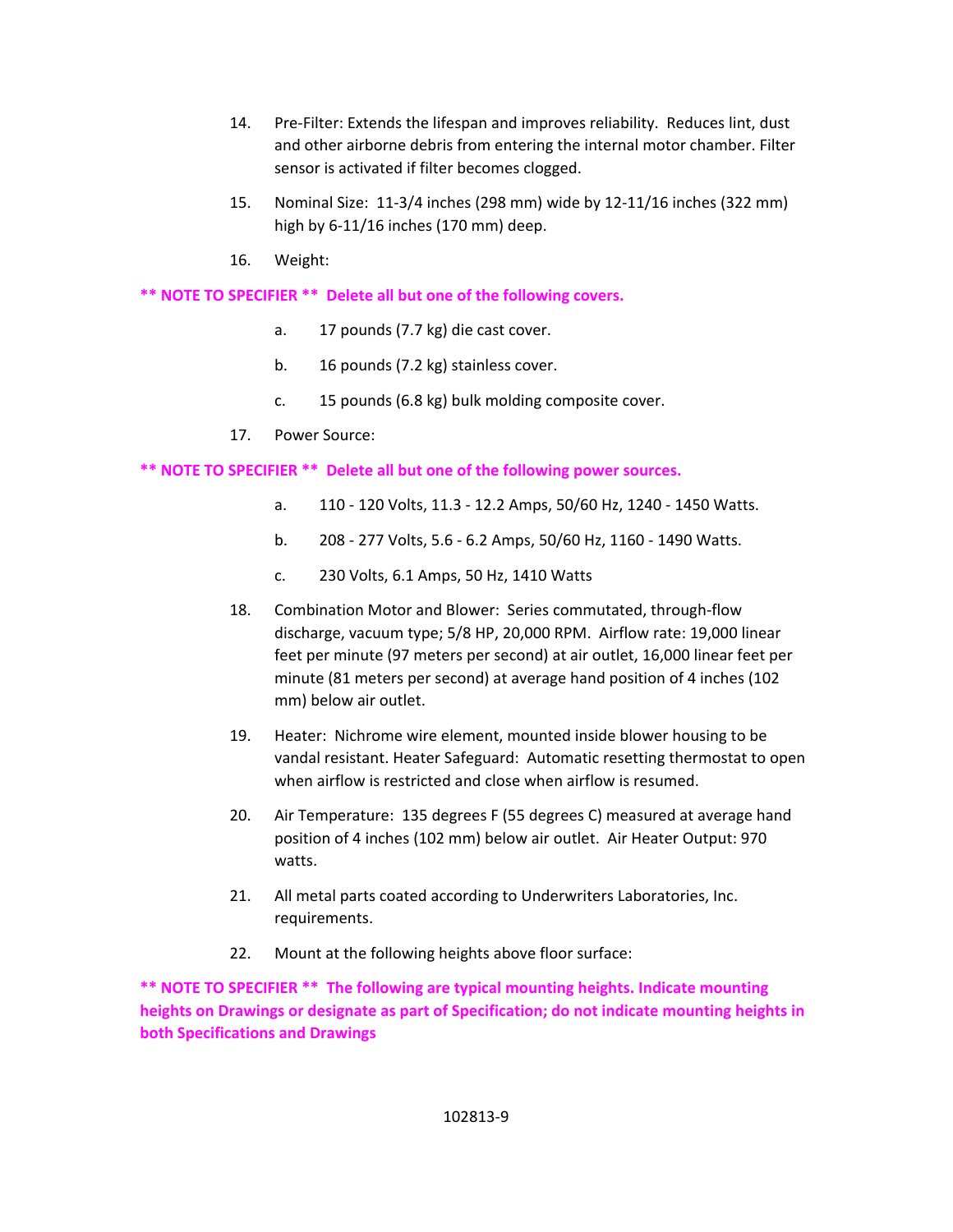- a. Men's Toilets: 45 inches (1143 mm).
- b. Women's Toilets: 43 inches (1092 mm).
- c. Teenagers' Toilets: 41 inches (1041 mm).
- d. Young Children's Toilets: 35 inches (889 mm).
- e. Toilets for Persons with Physical Disabilities: 37 inches (940 mm).
- f. Mount dryers at heights indicated on Drawings.
- 23. Optional Accessories:

**\*\* NOTE TO SPECIFIER \*\* Select Wall Guard type if required. Delete if not required. Standard height and ADA height kits are available.** 

> a. Anti‐Microbial Wall Guards: Plastic Microban Anti‐microbial Wall Guards 31‐3/4 inches (806 mm) by 15‐3/4 inches (400 mm) by 1/16‐ inch (1.5 mm) deep with 1/2‐inch (13 mm) radius corners with double sided construction grade 3M adhesive tape on the mounting side.

**\*\* NOTE TO SPECIFIER \*\* Select Anti‐Microbial Wall Guards color required. Delete the one not required.** 

- 1) White plastic.
- 2) Black plastic.
- b. Brushed Stainless Steel Wall Guards.

**\*\* NOTE TO SPECIFIER \*\* Use Optional XChanger Combo kit if required. Delete if not required. Standard height and ADA height kits are available.** 

- c. XChanger Combo Kit: Recessed Model #'s 40575 (Includes #40502 & 40550) & 40576 (Includes # 40502 & 40551) retrofit kit is fabricated of 18 GA 18‐8 type 304 stainless steel with #4 satin finish. All welded construction. 17‐1/4 inches (416 mm) high by 56 inches (660 mm) wide by 1 inch (25 mm) deep.
- B. High Efficiency Non‐Heated Air Hand Dryer: XLERATOReco; Hand Dryer; EPD Certified, Rapid‐drying, energy‐efficient electric hand dryer with adjustable automatic sensor, adjustable speed, sound controls; surface mounted or semi-recessed; entire dryer internally grounded. Made in the USA Certified. Tested to UL Environment Global Hand Dryer Product Category Rules (PCR) Guidelines.

**\*\* NOTE TO SPECIFIER \*\* Select the Model and finish required from the following paragraphs and delete those not required.** 

1. Model XL‐BW‐ECO: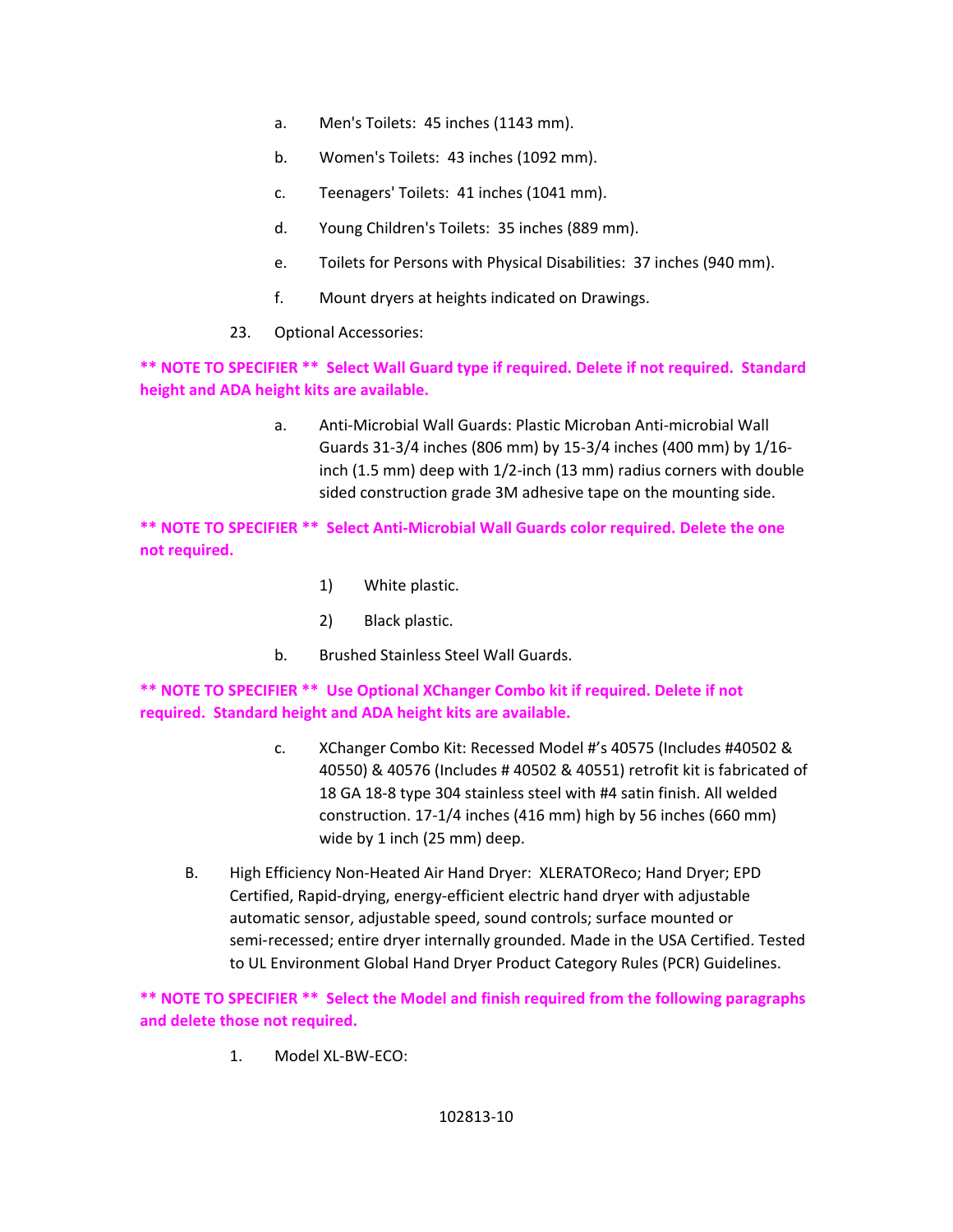- a. Cover: Bulk Molding Composite (BMC).
- b. Finish: White color.
- 2. Model XL‐W‐ECO:
	- a. Cover: Zinc die cast.
	- b. Finish: White painted.
- 3. Model XL‐GR‐ECO:
	- a. Cover: Zinc die cast.
	- b. Finish: Textured graphite painted.
- 4. Model XL‐C‐ECO:
	- a. Cover: Zinc die cast.
	- b. Finish: Chrome plated.
- 5. Model XL‐SB‐ECO:
	- a. Cover: Stainless steel.
	- b. Finish: Brushed Number 4 finish.

**NOTE TO SPECIFIER \*\* XL‐SI Eco dryer can be branded with your company logo, school colors, team mascots, green message or any other high resolution image. XL‐SI Custom Special Image is a patented digital imaging technology that allows you to design your own digital artwork or develop the cover graphics with the help of our design team. A high resolution file ranging from 300 dpi up to 2,500 dpi is all that is needed. Special Image Logos may be processed on Stainless Steel covers at an additional charge.** 

- 6. Model XL‐SI‐ECO:
	- a. Cover: Zinc die cast.
	- b. Cover: Custom special image.

**NOTE TO SPECIFIER \*\* XL‐SP Eco Custom Special Paint: Special Paint powder coated covers option allows the Specifier to select an array of colors and textures.** 

- 7. Model XL‐SP‐ECO:
	- a. Cover: Zinc die cast.
	- b. Finish: Custom special color painted.
- 8. Options: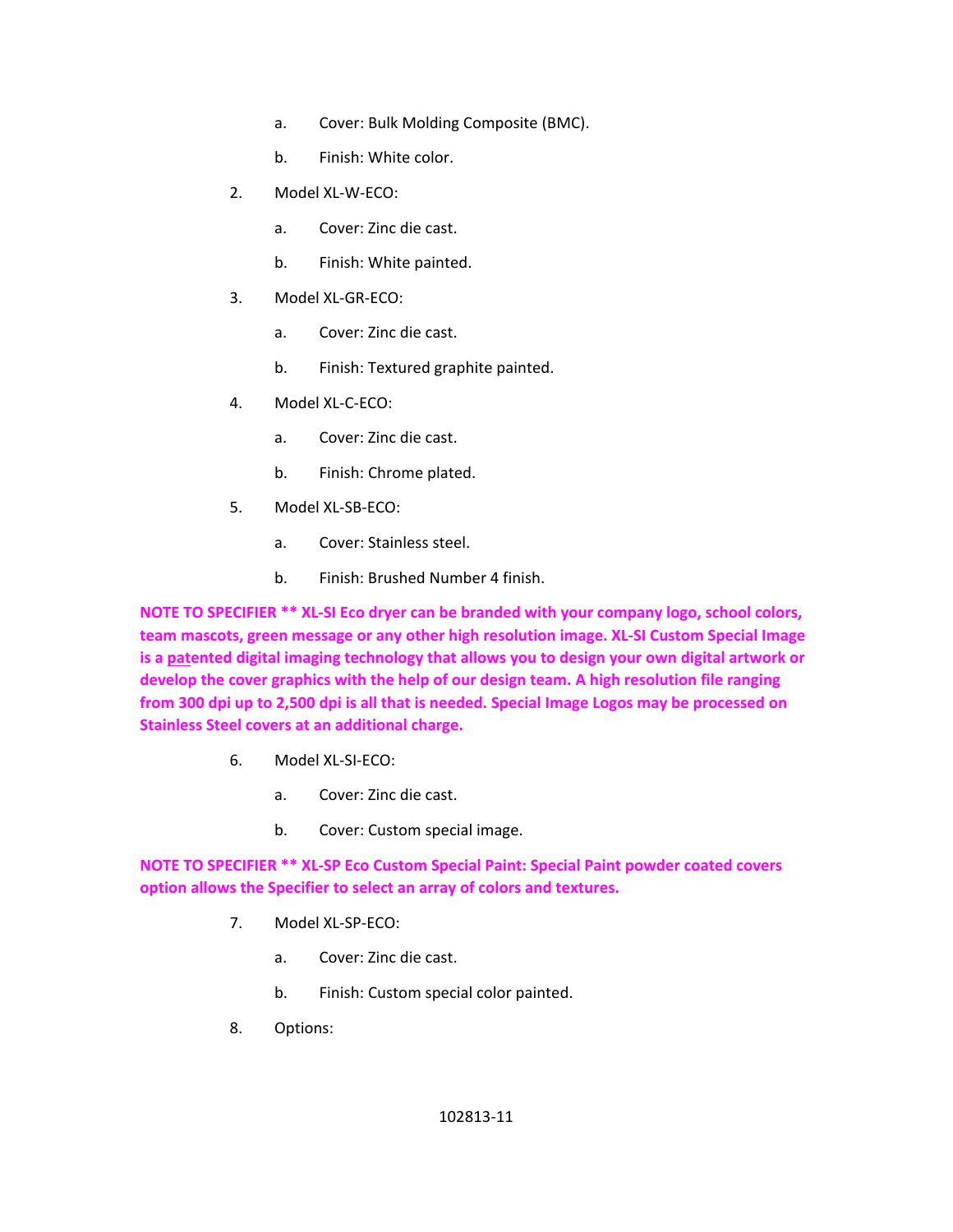**\*\*NOTE TO SPECIFIER \*\* Select the following Optional HEPA Filtration System if required. Delete if not required.** 

> a. HEPA Filtration System: Filters 99.97 percent of bacteria at 0.3 microns from the air stream.

**\*\*NOTE TO SPECIFIER \*\* Use Optional Noise Reduction Nozzle if required. Delete if not required.** 

> b. Noise Reduction Nozzle: Reduces air deflection noise level by 9 dB and increases the dry time by 2‐3 seconds.

**\*\* NOTE TO SPECIFIER \*\* Select mounting type required and delete the one not required.** 

- 9. Mounting:
	- a. Surface Mounted.

# **\*\* NOTE TO SPECIFIER \*\* Optional ADA compliant recess kit if required. Delete if not required. Kit adheres to ADA 4 inch protrusion requirements.**

- b. Recessed: ADA compliant recess kit Model # 40502 is fabricated of 22 GA 18‐8 type 304 stainless steel with #4 satin finish with 16 GA 18‐8 type 304 stainless steel dryer mounting plate. All welded construction. 16‐3/8 inches (416 mm) wide by 26 inches (660 mm) high by 3‐3/8 inches (86 mm) deep.
- 10. Controls: Automatic, activated by infrared optical sensor located next to the air outlet. Dryer operates as long as hands are under the air outlet and has a 35‐second lockout feature if hands are not removed. Control includes adjustable sound and speed control mechanism, and a filter sensor which is activated should the filter become clogged. Sensor equipped with externally visible Red LED light that flashes error codes to assist in troubleshooting. Control assembly sealed for protection against moisture, lint, dust and vandalism.
- 11. All metal parts coated according to Underwriters Laboratories, Inc. requirements.
- 12. Air Intake: Inlet openings on bottom of cover.
- 13. Air Outlet: Provides air velocity of 19,000 LFM at the air outlet and 16,000 LFM at the hands, 4 inches (102 mm) below air outlet.
- 14. Nominal Size: 11‐3/4 inches (298 mm) wide by 12‐11/16 inches (322 mm) high by 6‐11/16 inches (170 mm) deep.
- 15. Weight: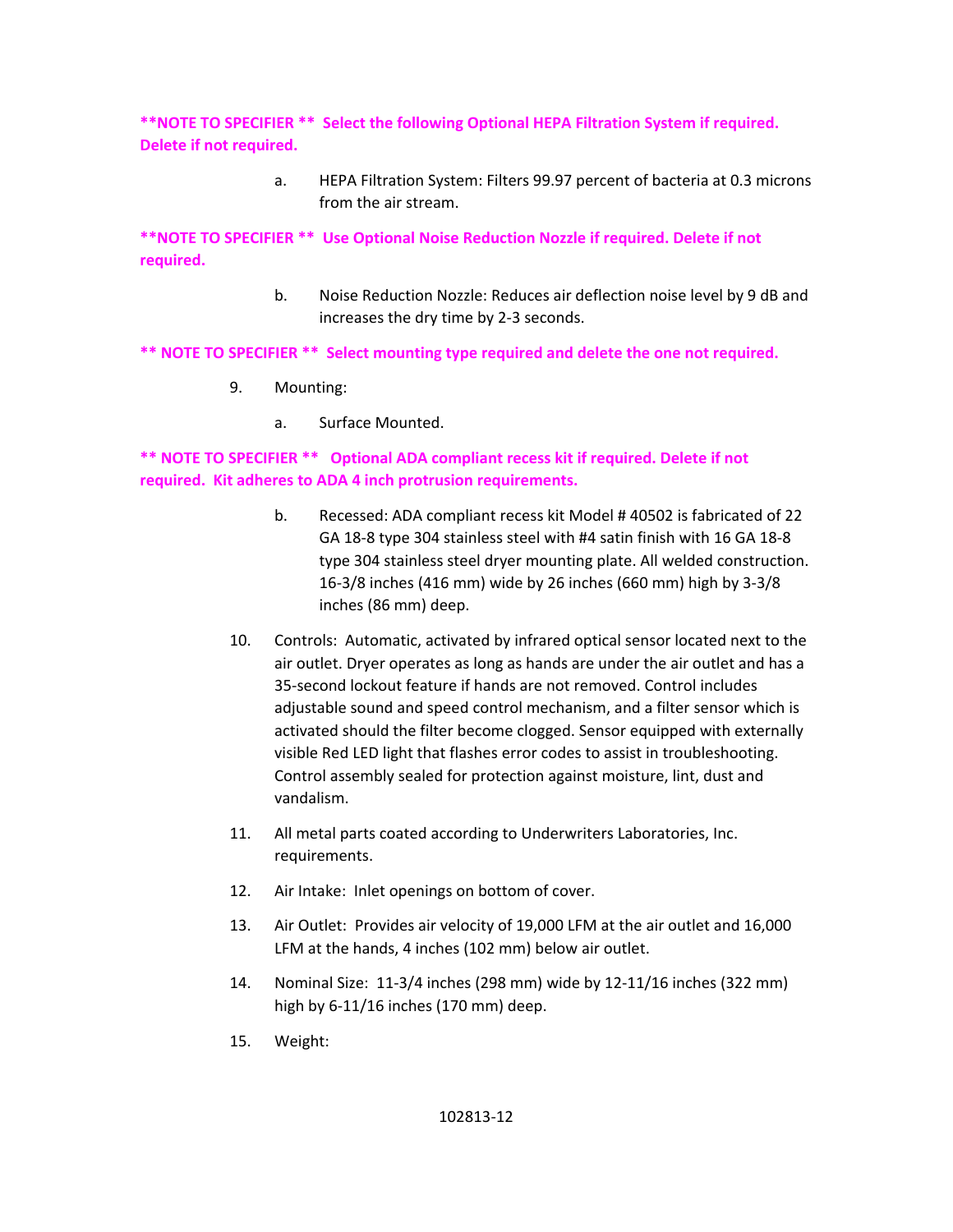#### **\*\* NOTE TO SPECIFIER \*\* Delete all but one of the following covers.**

- a. 17 pounds (7.7 kg) die cast cover.
- b. 16 pounds (7.2 kg) stainless cover.
- c. 15 pounds (6.8 kg) bulk molding composite.
- 16. Power Source:

**\*\* NOTE TO SPECIFIER \*\* Delete all but one of the following power sources.** 

- a. 110 ‐ 120 Volts, 4.3 ‐ 4.5 Amps, 50/60 Hz, 460 ‐ 530 Watts.
- b. 208 ‐ 277 Volts, 2.0 ‐ 2.2 Amps, 50/60 Hz, 425 ‐ 500 Watts.
- c. 230 Volts, 2.2 Amps, 50 Hz, 500 Watts.
- 17. Combination Motor and Blower: Series commutated, through-flow discharge, vacuum type; 5/8 HP, 20,000 RPM. Airflow rate: 19,000 linear feet per minute (97 meters per second) at air outlet, 16,000 linear feet per minute (81 meters per second) at average hand position of 4 inches (102 mm) below air outlet. Includes a washable metal mesh filter for more reliable performance.
- 18. Air Temperature: Ambient room temperature.
- 19. All metal parts coated according to Underwriters Laboratories, Inc. requirements.
- 20. Mount at the following heights above floor surface:

**\*\* NOTE TO SPECIFIER \*\* The following are typical mounting heights. Indicate mounting heights on Drawings or designate as part of Specification; do not indicate mounting heights in both Specifications and Drawings** 

- a. Men's Toilets: 45 inches (1143 mm).
- b. Women's Toilets: 43 inches (1092 mm).
- c. Teenagers' Toilets: 41 inches (1041 mm).
- d. Young Children's Toilets: 35 inches (889 mm).
- e. Toilets for Persons with Physical Disabilities: 37 inches (940 mm).
- f. Mount dryers at heights indicated on Drawings.
- 21. Optional Accessories:

**\*\* NOTE TO SPECIFIER \*\* Select Wall Guard type if required. Delete if not required. Standard height and ADA height kits are available.**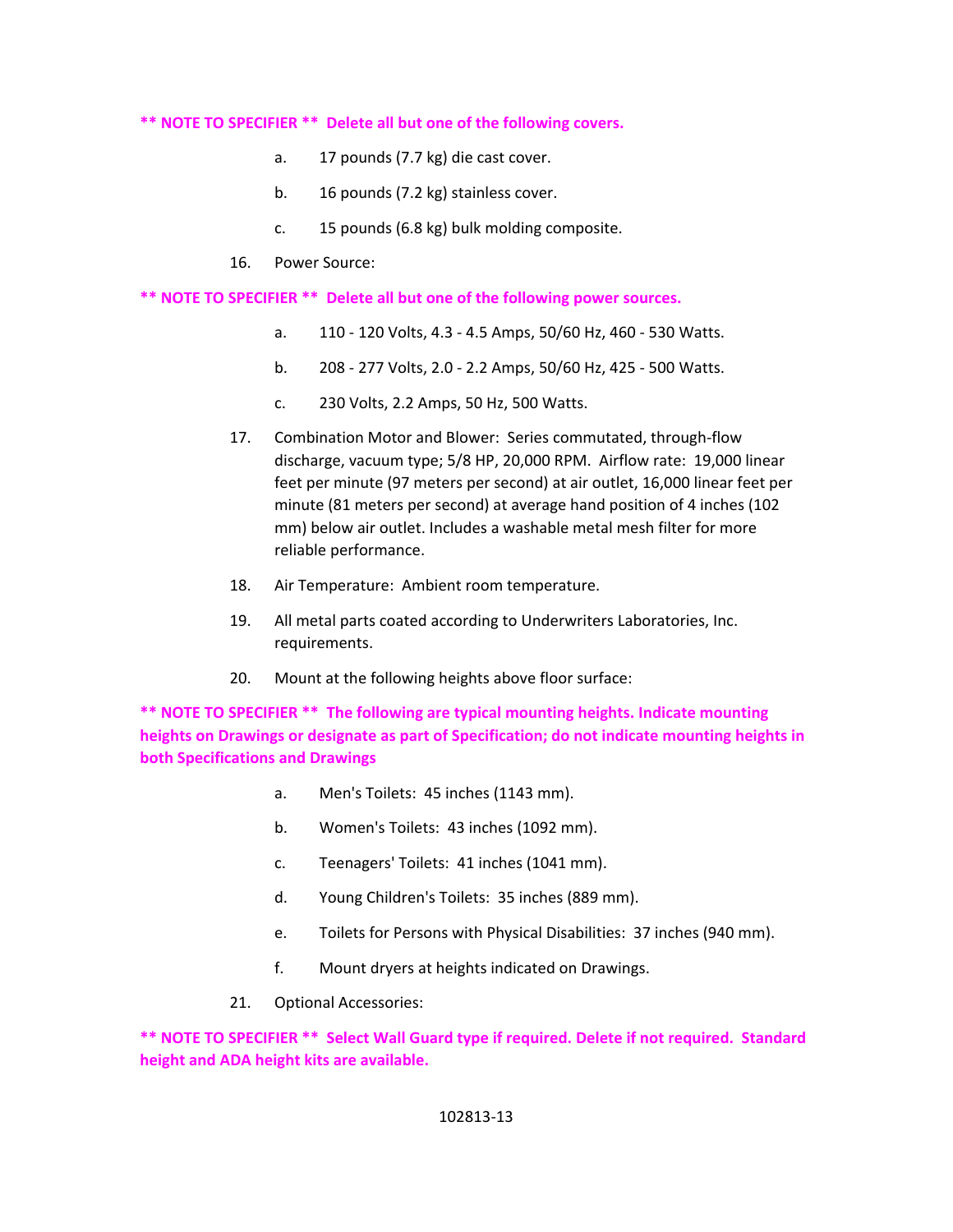a. Anti‐Microbial Wall Guards: Plastic Microban Anti‐microbial Wall Guards 31‐3/4 inches (806 mm) by 15‐3/4 inches (400 mm) by 1/16‐ inch (1.5 mm) deep with 1/2‐inch (13 mm) radius corners with double sided construction grade 3M adhesive tape on the mounting side.

**\*\* NOTE TO SPECIFIER \*\* Select Anti‐Microbial Wall Guards color required. Delete the one not required.** 

- 1) White plastic. (2 per set)
- 2) Black plastic. (2 per set)
- b. Brushed Stainless Steel Wall Guards. (2 per set)

**\*\* NOTE TO SPECIFIER \*\* Use Optional XChanger Combo kit if required. Delete if not required. Standard height and ADA height kits are available.** 

- c. XChanger Combo Kit: Recessed Model #'s 40575 (Includes #40502 & 40550) & 40576 (Includes # 40502 & 40551) retrofit kit is fabricated of 18 GA 18‐8 type 304 stainless steel with #4 satin finish. All welded construction. 17‐1/4 inches (416 mm) high by 56 inches (660 mm) wide by 1 inch (25 mm) deep.
- C. High Efficiency Surface Mounted ADA Compliant Hand Dryer: ThinAir; high speed, energy efficient, rapid drying, automatic sensor, surface mounted, ADA Compliant, adjustable speed and sound control, adjustable heat control, electric hand dryer; entire dryer internally grounded. Made in the USA Certified. Warranty 5 year limited.

**\*\* NOTE TO SPECIFIER \*\* Select the Model and finish required from the following paragraphs and delete the those not required.** 

- 1. Model TA‐ABS:
	- a. Cover: ABS White polymer with SanaFor antimicrobial additive.
	- b. Finish: White color.
- 2. Model TA‐SB:
	- a. Cover: Stainless steel.
	- b. Finish: Brushed Number 4 finish.
- 3. Mounting: Surface Mounted (ADA Complaint).
- 4. Controls: Automatic, activated by infrared optical sensor located next to the air outlet. Dryer will operate as long as hands are under the air outlet and has a 35‐second lockout feature if hands are not removed. Control includes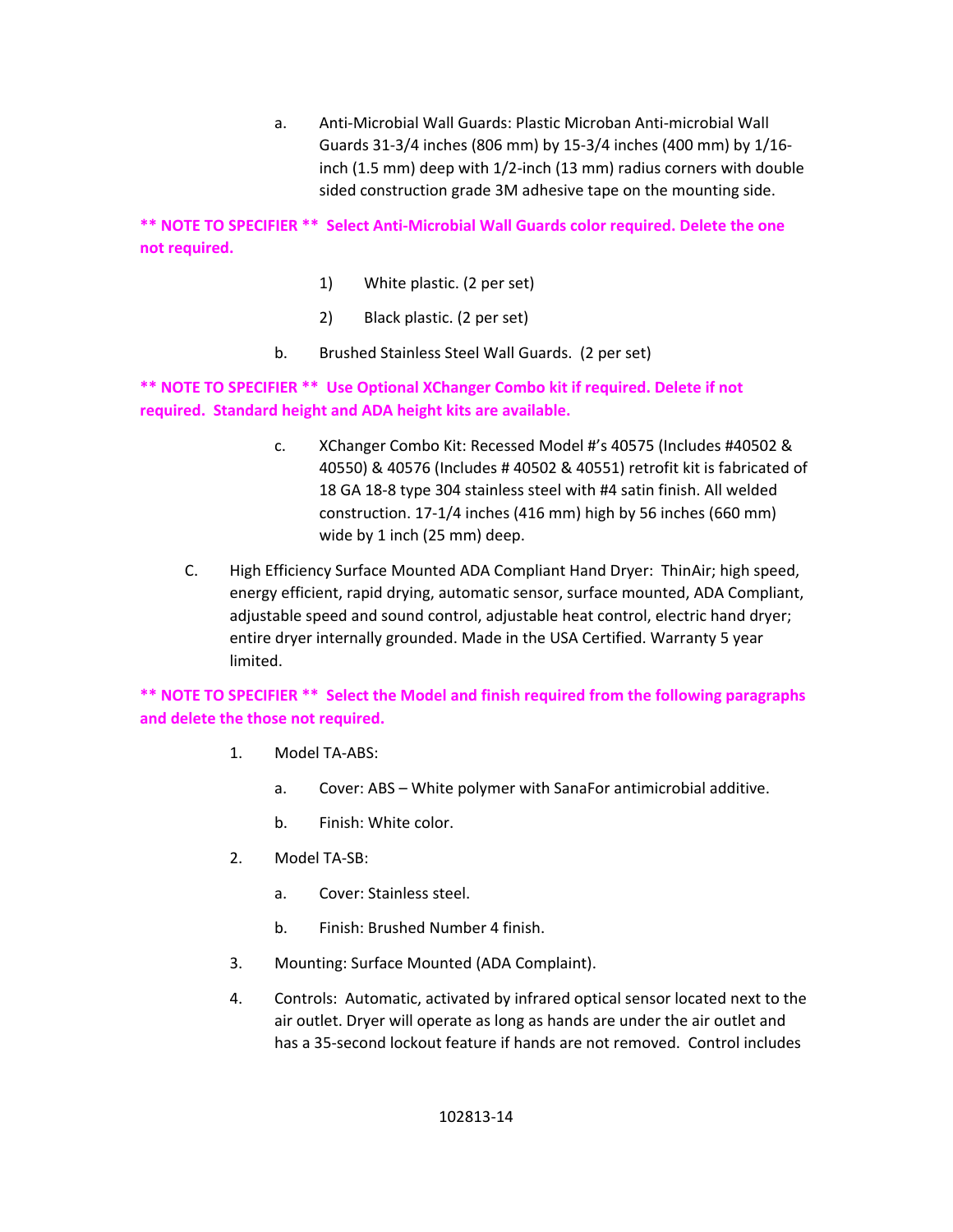adjustable sound and speed control mechanism, adjustable heat control with High, Medium, Low and Off settings. Sensor equipped with externally visible Red LED light that flashes error codes to assist in troubleshooting. Control assembly sealed for protection against moisture, lint, dust and vandalism.

- 5. Air Intake: Inlet openings on bottom of cover.
- 6. Air Outlet: Air baffle; designed to keep foreign objects out of dryer.
- 7. Nominal Size: 8‐29/32 inches (226 mm) wide by 13‐11/16 inches (348 mm) high by 4 inches (102 mm) deep.
- 8. Weight:

**\*\* NOTE TO SPECIFIER \*\* Select the Model required from the following paragraphs and delete the one not required.** 

- a. 8 pounds (3.6 kg) ABS cover.
- b. 10 pounds (4.5 kg) Stainless Steel cover.
- 9. Power Source:

**\*\* NOTE TO SPECIFIER \*\* Delete all but one of the following power sources.** 

- a. 110 ‐ 120 Volts, 7 ‐ 7.7 Amps, 50/60 Hz, 770 ‐ 915 Watts.
- b. 208 ‐ 277 Volts, 3.6 ‐ 4.0 Amps, 50/60 Hz, 735 ‐ 950 Watts.
- c. 230 Volts, 3.9 Amps, 50 Hz, 890 Watts.
- 10. Motor: Thermally protected, series commutated, through-flow discharge vacuum motor/blower (1/2 hp / high-30,000 rpm, low-20,000 rpm) which provides air velocity of up to 16,000 LFM (linear feet per minute) at the air outlet and 7,000 LFM at the hands (4 inches [102 mm] below the air outlet).
- 11. Heater: Nichrome wire element, mounted inside blower housing to be vandal resistant. Heater Safeguard: Automatic resetting thermostat to open when airflow is restricted and close when airflow is resumed.
	- a. Air Temperature: 141 degrees F (61 degrees C).
- 12. All metal parts coated according to Underwriters Laboratories, Inc. requirements.
- 13. Mount at the following heights above floor surface:

**\*\* NOTE TO SPECIFIER \*\* The following are typical mounting heights. Indicate mounting heights on Drawings or designate as part of Specification; do not indicate mounting heights in both Specifications and Drawings**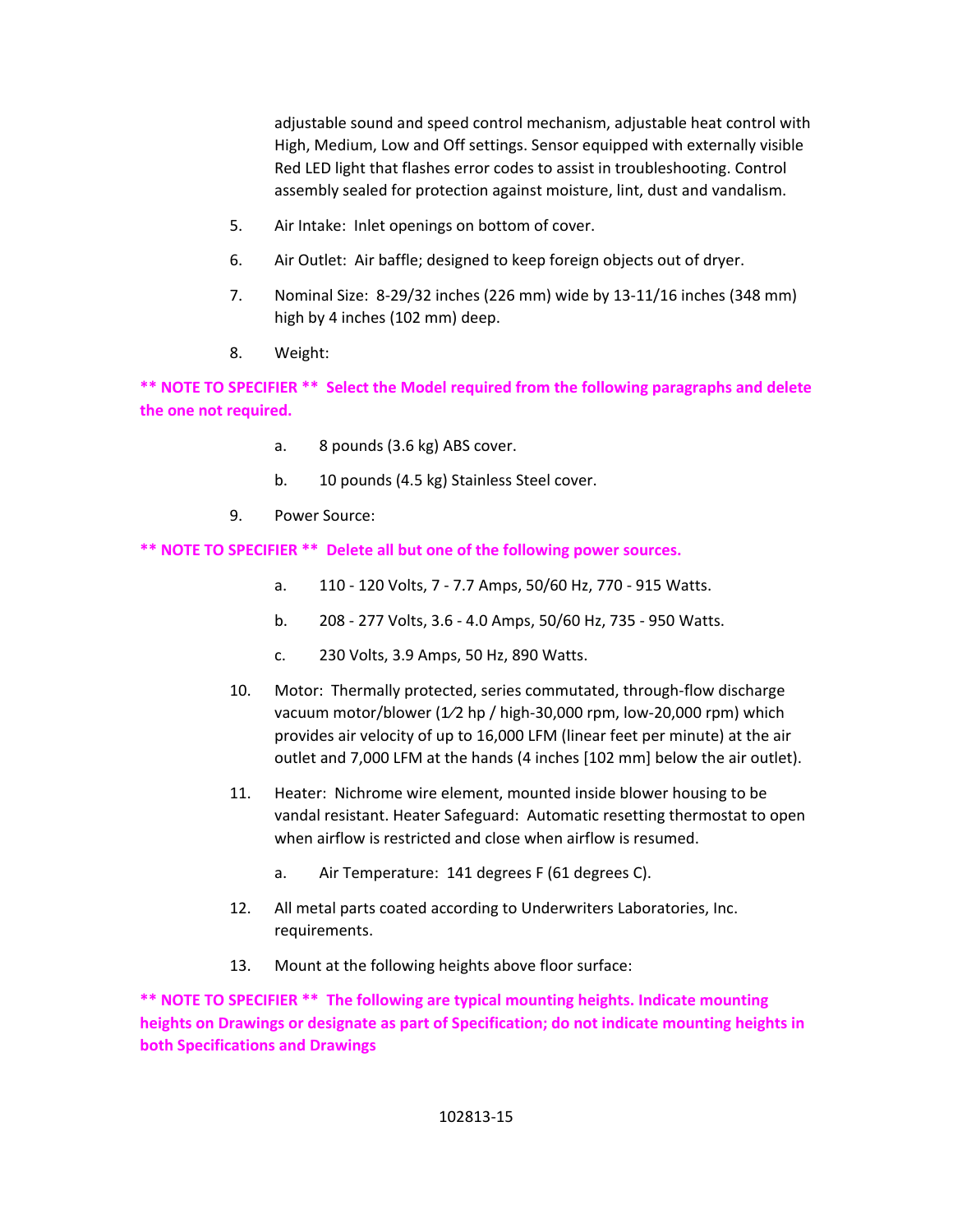- a. Men's Toilets: 45 inches (1143 mm).
- b. Women's Toilets: 43 inches (1092 mm).
- c. Teenagers' Toilets: 41 inches (1041 mm).
- d. Young Children's Toilets: 35 inches (889 mm).
- e. Toilets for Persons with Physical Disabilities: 37 inches (940 mm).
- f. Mount dryers at heights indicated on Drawings.
- 14. Optional Accessories:

**\*\* NOTE TO SPECIFIER \*\* Select Wall Guard type if required. Delete if not required. Standard height and ADA height kits are available.** 

> a. Anti‐Microbial Wall Guards: Plastic Microban Anti‐microbial Wall Guards 31‐3/4 inches (806 mm) by 15‐3/4 inches (400 mm) by 1/16‐ inch (1.5 mm) deep with 1/2‐inch (13 mm) radius corners with double sided construction grade 3M adhesive tape on the mounting side.

**\*\* NOTE TO SPECIFIER \*\* Select Anti‐Microbial Wall Guards color required. Delete the one not required.** 

- 1) White plastic. (2 per set)
- 2) Black plastic. (2 per set)
- 3) Brushed stainless steel. (2 per set)
- D. Conventional Push Button Hand or Hair Dryer: Heated, air electric hand dryer; push‐button; Hands On Series; entire dryer internally grounded. Made in the USA Certified. Warranty 10 year unlimited.

**\*\* NOTE TO SPECIFIER \*\* Select the Model(s) required from the following paragraphs and delete those not required.** 

- 1. Model 76‐W: Hand Dryer
	- a. Cover: Zinc die cast.
	- b. Finish: White color.
	- c. Time Cycle: 30 Seconds.
	- d. Mounting: Surface Mounted.
- 2. Model 76‐C: Hand Dryer
	- a. Cover: Zinc die cast.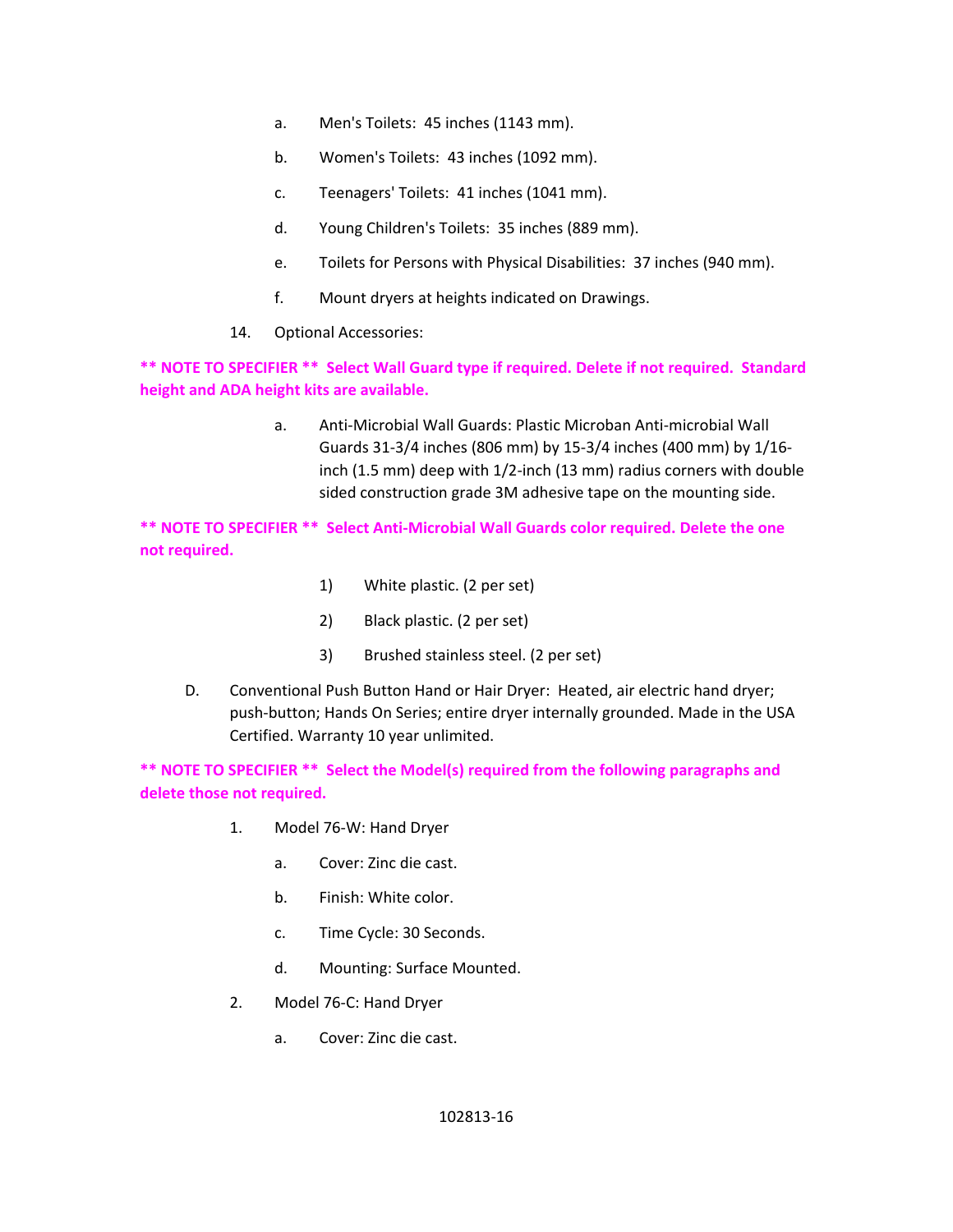- b. Finish: Chrome plated.
- c. Time Cycle: 30 Seconds.
- d. Mounting: Surface Mounted.
- 3. Model H76‐W: Hair Dryer
	- a. Cover: Zinc die cast.
	- b. Finish: White color.
	- c. Time Cycle: 3 Minutes.
	- d. Mounting: Surface Mounted.
- 4. Model H76‐C: Hair Dryer
	- a. Cover: Zinc die cast.
	- b. Finish: Chrome plated.
	- c. Time Cycle: 3 Minutes.
	- d. Mounting: Surface Mounted.
- 5. Model R76‐W: Hand Dryer
	- a. Cover: Zinc die cast.
	- b. Finish: White color.
	- c. Time Cycle: 30 Seconds.
	- d. Mounting: Semi‐Recessed.
- 6. Model R76‐C: Hand Dryer
	- a. Cover: Zinc die cast.
	- b. Finish: Chrome plated.
	- c. Time Cycle: 30 Seconds.
	- d. Mounting: Semi‐Recessed.
- 7. Model RH76‐W: Hair Dryer
	- a. Cover: Zinc die cast.
	- b. Finish: White color.
	- c. Time Cycle: 3 Minutes.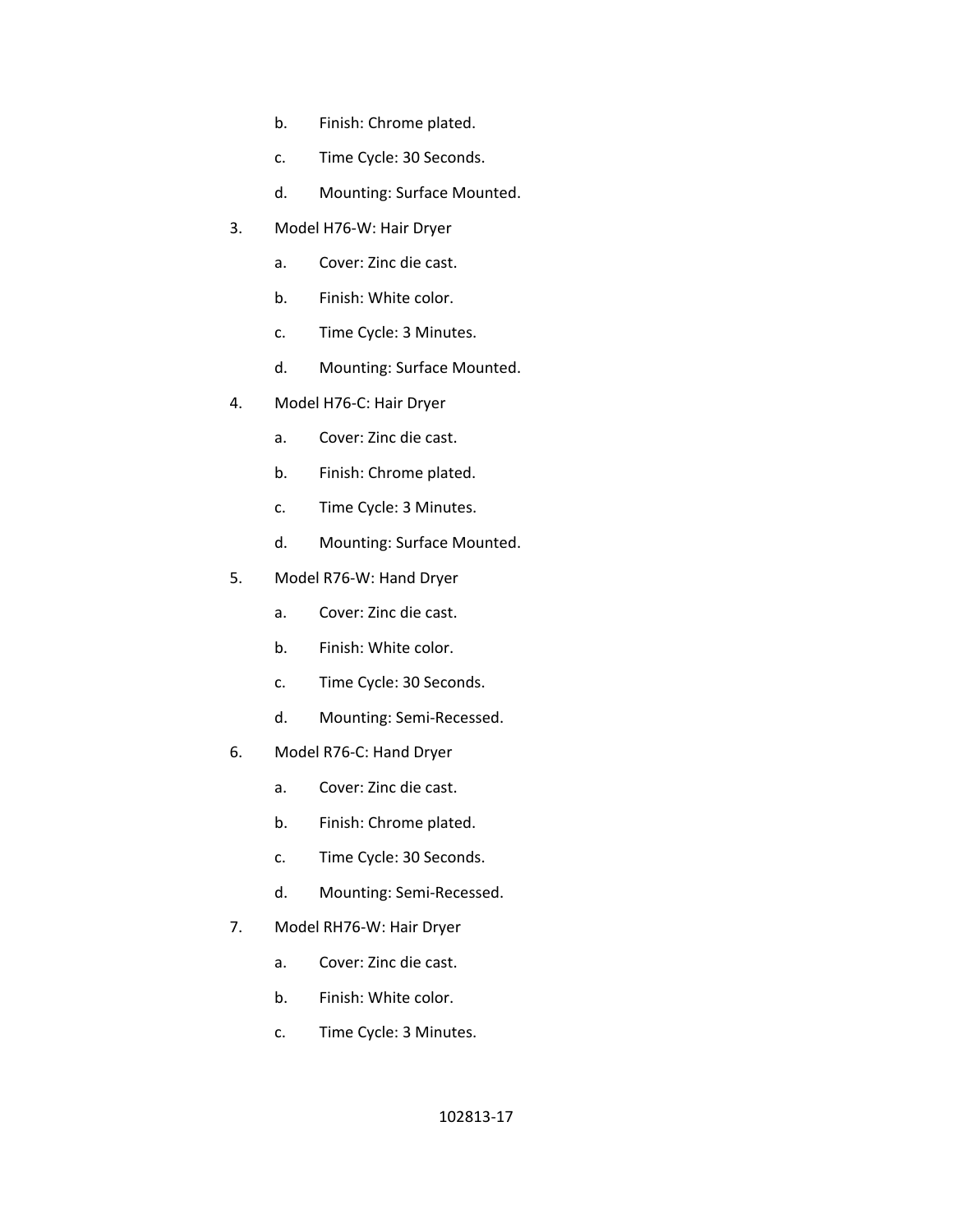- d. Mounting: Semi‐Recessed.
- 8. Model RH76‐C: Hair Dryer
	- a. Cover: Zinc die cast.
	- b. Finish: Chrome plated.
	- c. Time Cycle: 3 Minutes.
	- d. Mounting: Semi‐Recessed.

**\*\* NOTE TO SPECIFIER \*\* Select the dryer type required from the following two options and delete one if not required.** 

- 9. Electronic Controls, Hand Dryers: Push button; electronic timer with adjustable time cycle; set to 30 seconds.
- 10. Electronic Controls, Hair Dryers: Push button; electronic timer with adjustable time cycle; set to 3 minutes.

### **\*\* NOTE TO SPECIFIER \*\* Delete one of the following two nozzles.**

- 11. Nozzle: Fixed chrome plated nozzle.
- 12. Nozzle: 360 degree revolving, chrome plated nozzle.
- 13. Push Button: Die‐cast, chrome plated, zinc alloy push button.
- 14. Air Intake: Perforated metal screen fixed to cover; designed to keep foreign objects out of dryer.

### **\*\* NOTE TO SPECIFIER \*\* Delete one of the following two mountings.**

- 15. Mounting: Surface, mounted on cast zinc alloy wall plate, with four 5/16‐ inch (8 mm) diameter holes for surface mounting to wall and three 7/8‐inch (22 mm) diameter holes for electrical wiring; bottom hole suitable for surface conduit.
	- a. Nominal Size: 10‐3/4 inches (273 mm) wide by 8 inches (203 mm) high by 10‐1/8 inches (257 mm) deep including nozzle.
	- b. Weight: 18 pounds (8.1 kg).
- 16. Mounting: Semi-recessed, mounted on cast zinc alloy plate in wall box with concealed mounting bolts; two 7/8‐inch (22 mm) diameter holes for electrical wiring.
	- a. Nominal Size: 12‐1/2 inches (318 mm) wide by 9‐3/4 inches (248 mm) high by 7-1/8 inches (181 mm) deep including nozzle.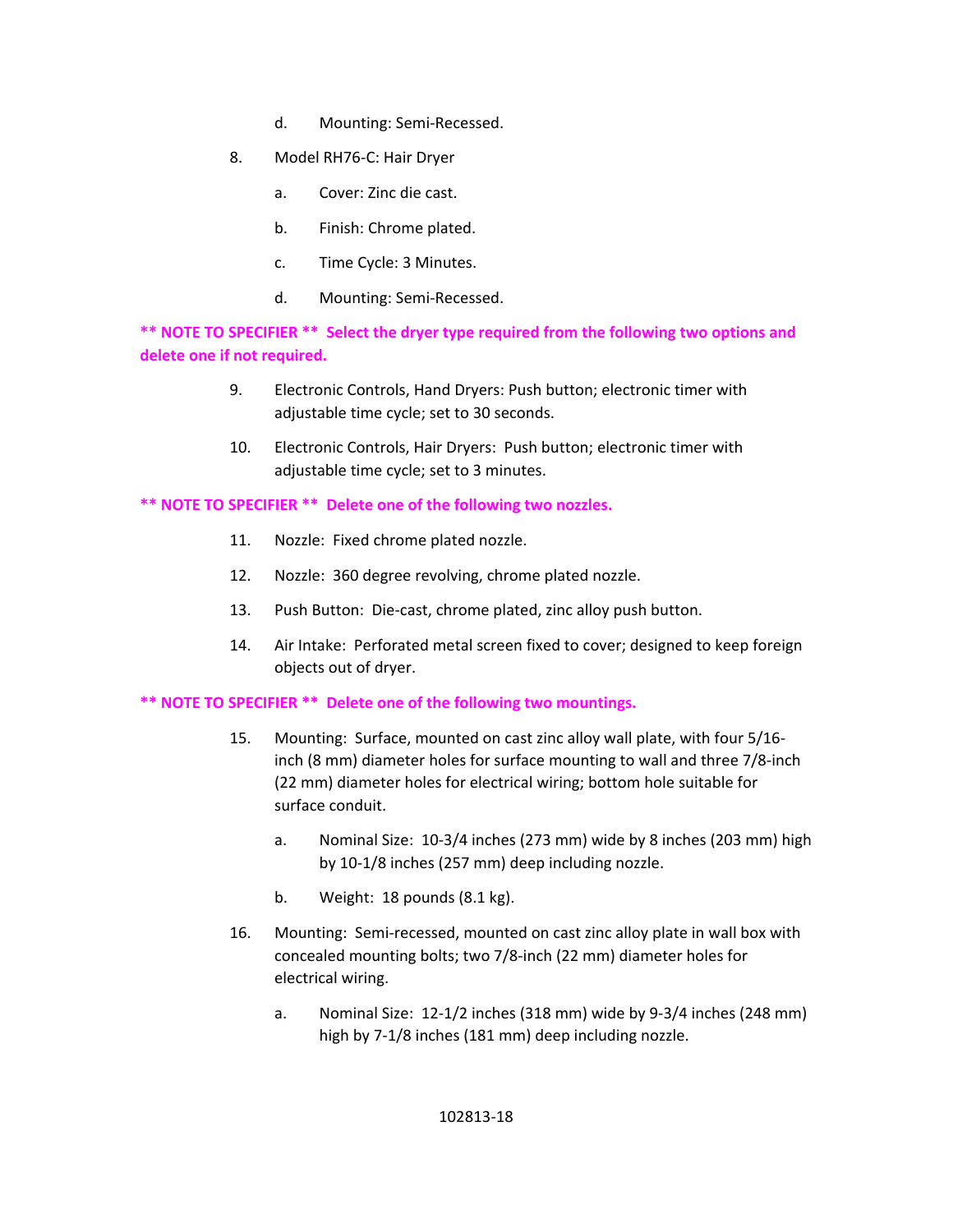- b. Weight: 20 pounds (9.0 kg).
- 17. Power Source:

**\*\* NOTE TO SPECIFIER \*\* Delete all but one of the following six power sources. 50 Hz models available for export.** 

- a. 110‐120 Volts, 15 Amps, 60 Hz., 1650‐1800 Watts
- b. 110‐120 Volts, 20 Amps, 60 Hz., 2200‐2400 Watts
- c. 208‐230 Volts, 10 Amps, 60 Hz., 2080‐2300 Watts
- d. 277 Volts, 8 Amps, 60 Hz., 2216 Watts
- e. 220 Volts, 10 Amps, 50 Hz., 2200 Watts
- f. 240 Volts, 10 Amps, 50 Hz., 2400 Watts
- 18. Motor:

**\*\* NOTE TO SPECIFIER \*\* Select one of the following two motors, according to power source selected and delete the one not required.** 

- a. 60 Hz, capacitor‐initiated; brushless, for longer life and quiet operation; 1/10 HP, 3,450 RPM; self‐lubricating bearings; self‐resetting thermal protection.
- b. 50 Hz, universal brush, 1/10 HP, 4200 RPM; sealed ball bearings; insulated by resilient mounting and thermally protected.
- 19. Blower Fan: Single inlet centrifugal, 150 cubic feet per minute (0.071 cubic meters per second); mounted on motor shaft; insulated with resilient rubber mounting to obtain maximum sound and vibration dampening.
- 20. Heater: Nichrome wire element, side mounted on blower housing to be vandal proof.
	- a. Safeguard: Automatic resetting thermostat to open when airflow is restricted and close when airflow is resumed.
	- b. Air Temperature: 145 degrees F (63 degrees C).
- 21. All metal parts coated according to Underwriters Laboratories, Inc. requirements.
- 22. Mount at the following heights above floor surface:

**\*\* NOTE TO SPECIFIER \*\* The following are typical mounting heights. Indicate mounting heights on Drawings or designate as part of Specification; do not indicate mounting heights in both Specifications and Drawings**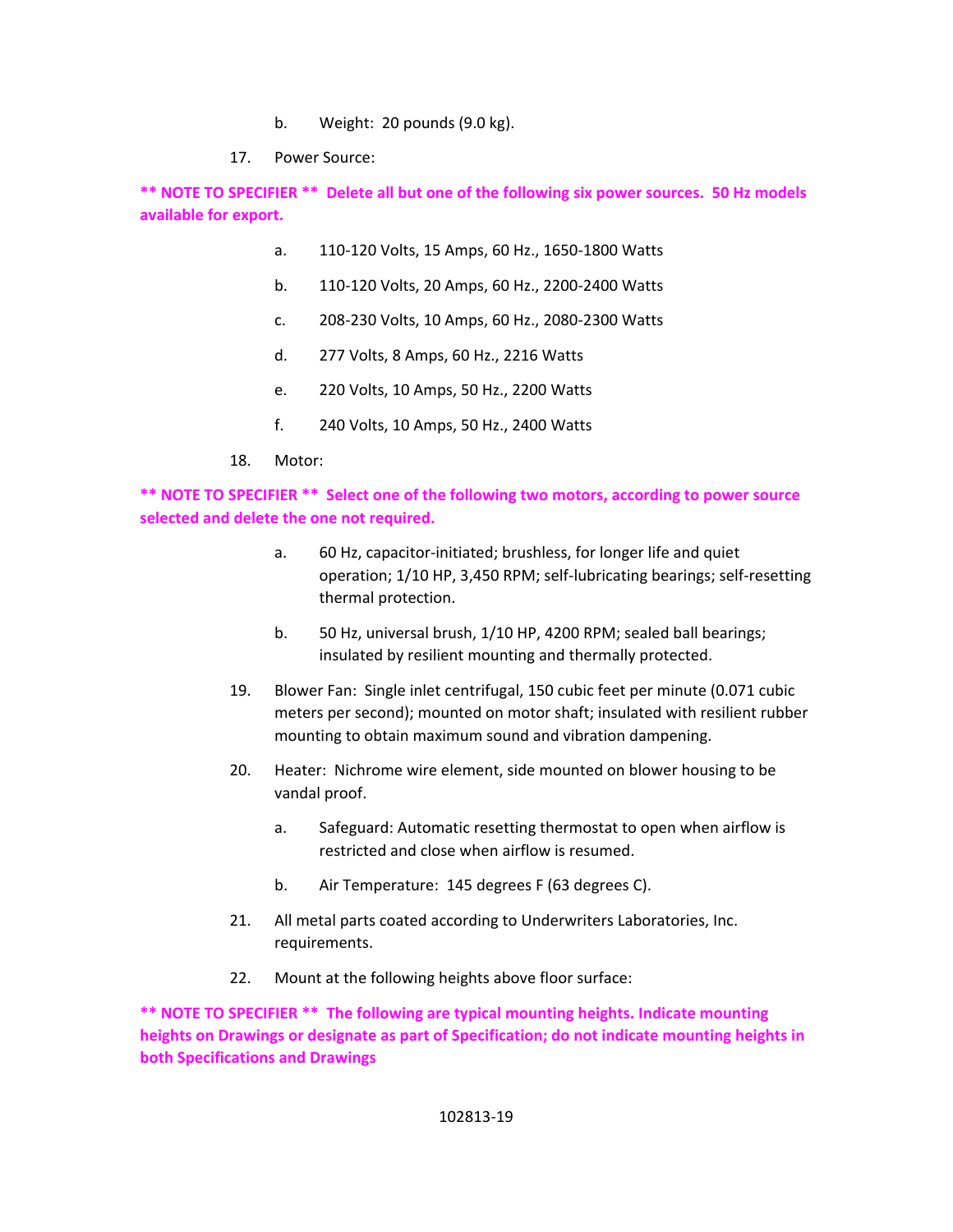- a. Men's Toilets: 45 inches (1143 mm).
- b. Women's Toilets: 43 inches (1092 mm).
- c. Teenagers' Toilets: 41 inches (1041 mm).
- d. Young Children's Toilets: 35 inches (889 mm).
- e. Toilets for Persons with Physical Disabilities: 37 inches (940 mm).
- f. Mount dryers at heights indicated on Drawings.
- 23. Mount hair dryers at the following heights above floor surface:

**\*\* NOTE TO SPECIFIER \*\* The following are typical mounting heights. Indicate mounting heights on Drawings or designate as part of Specification; do not indicate mounting heights in both Specifications and Drawings** 

- a. Men's Showers: 64 inches (1626 mm).
- b. Women's Showers: 58 inches (1473 mm).
- c. Teenagers' Showers: 56 inches (1422 mm).
- d. Young Children's Showers: 43 inches (1092 mm).
- e. Showers for Persons with Physical Disabilities: 45 inches (1143 mm).
- E. Conventional Automatic Hand Dryer: Heated air, electric hand dryer; automatic sensor; Hands Off Series; entire dryer internally grounded. Made in the USA Certified. Warranty 10 year limited.

**\*\* NOTE TO SPECIFIER \*\* Select the Model and finish required from the following paragraphs and delete those not required.** 

- 1. Model HO‐IW:
	- a. Cover: Zinc die cast.
	- b. Finish: White color.
	- c. Mounting: Surface.
- 2. Model HO‐IC:
	- a. Cover: Zinc die cast.
	- b. Finish: Chrome plated.
	- c. Mounting: Surface.
- 3. Model R76‐IW: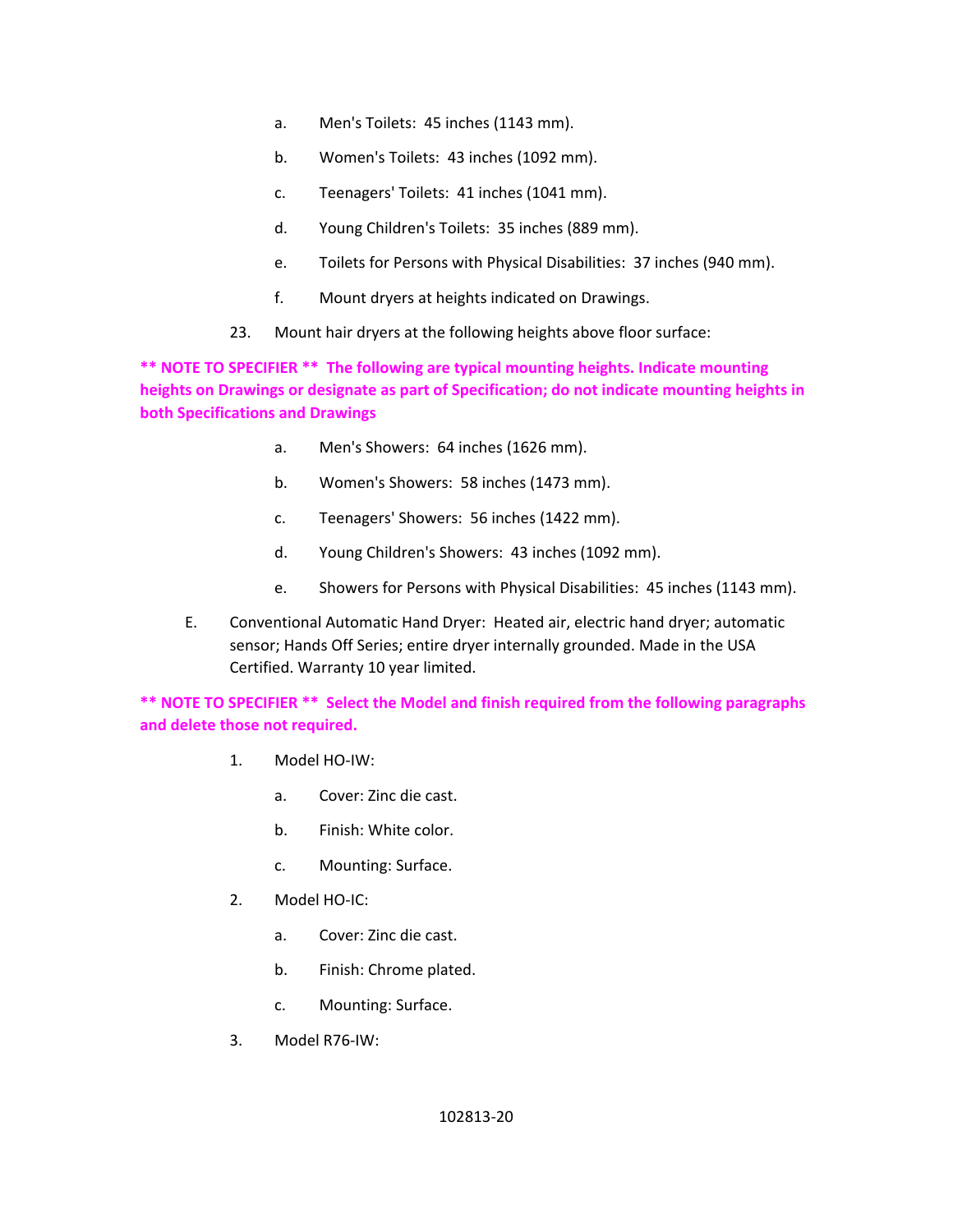- a. Cover: Zinc die cast.
- b. Finish: White color.
- c. Mounting: Semi‐Recessed.
- 4. Model R76‐IC:
	- a. Cover: Zinc die cast.
	- b. Finish: Chrome plated.
	- c. Mounting: Semi‐Recessed.
- 5. Electronic Controls: Activated by infrared optical sensor. Operates while hands are moving under blower. Shut-off in 90 seconds if hands not removed.
- 6. Nozzle: Fixed
- 7. Air Intake: Inlet openings on bottom of cover.

### **\*\* NOTE TO SPECIFIER \*\* Delete one of the following two mountings.**

- 8. Mounting: Surface, mounted on cast zinc alloy wall plate, with four 5/16‐ inch (8 mm) diameter holes for surface mounting to wall and three 7/8‐inch (22 mm) diameter holes for electrical wiring; bottom hole suitable for surface conduit.
	- a. Nominal Size: 10‐3/4 inches (273 mm) wide by 8 inches (203 mm) high by 10‐1/8 inches (257 mm) deep including nozzle.
	- b. Weight: 18 pounds (8.1 kg).
- 9. Mounting: Semi-recessed, mounted on cast zinc alloy plate in wall box with concealed mounting bolts; two 7/8‐inch (22 mm) diameter holes for electrical wiring.
	- a. Nominal Size: 12‐1/2 inches (318 mm) wide by 9‐3/4 inches (248 mm) high by 7-1/8 inches (181 mm) deep including nozzle.
	- b. Weight: 20 pounds (9.0 kg).
- 10. Power Source:

**\*\* NOTE TO SPECIFIER \*\* Delete all but one of the following six power sources. 50 Hz models available for export.** 

- a. 110‐120 Volts, 15 Amps, 60 Hz., 1650‐1800 Watts
- b. 110‐120 Volts, 20 Amps, 60 Hz., 2200‐2400 Watts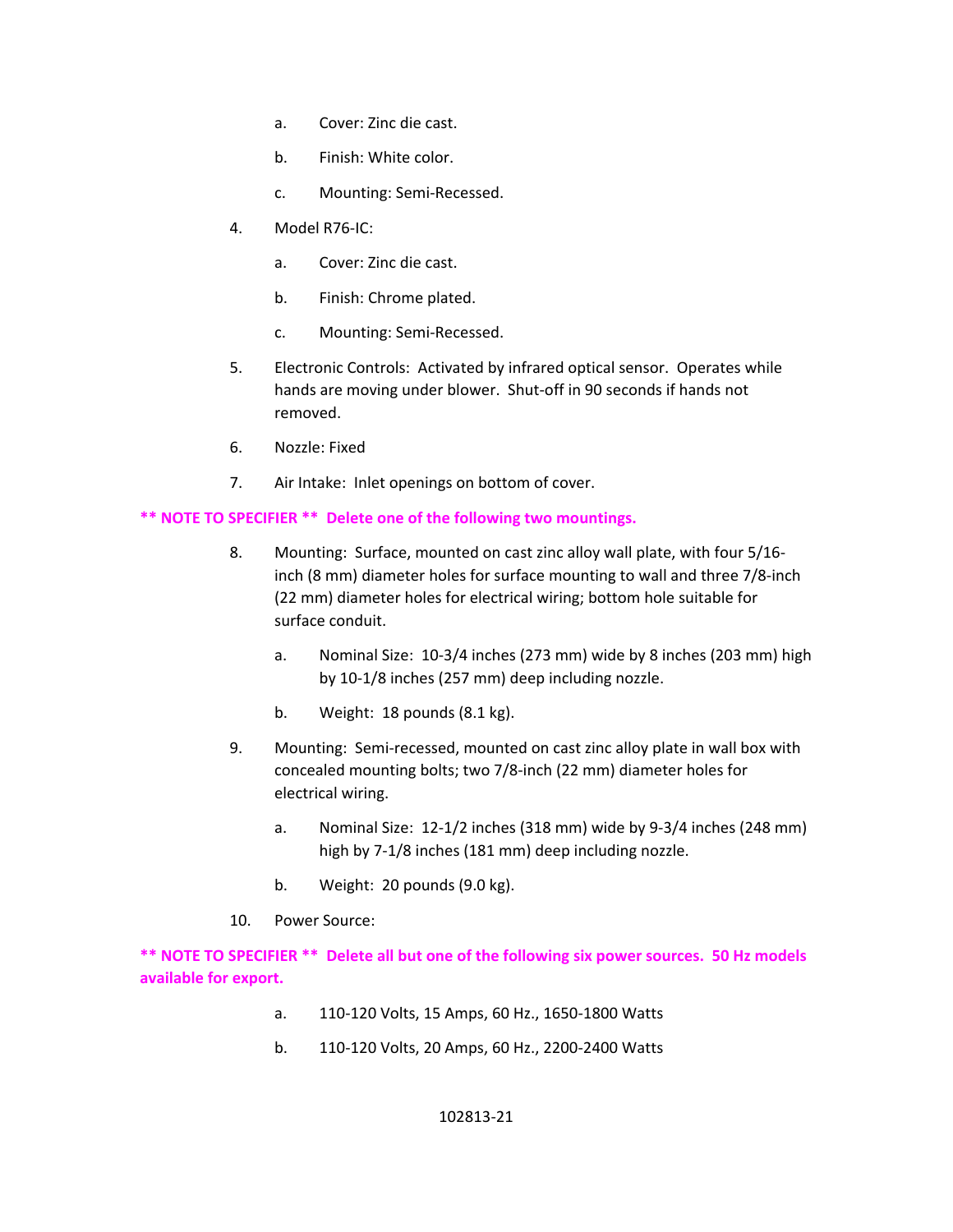- c. 208‐230 Volts, 10 Amps, 60 Hz., 2080‐2300 Watts
- d. 277 Volts, 8 Amps, 60 Hz., 2216 Watts
- e. 220 Volts, 10 Amps, 50 Hz., 2200 Watts
- f. 240 Volts, 10 Amps, 50 Hz., 2400 Watts
- 11. Motor:

**\*\* NOTE TO SPECIFIER \*\* Select one of the following two motors, according to power source selected and delete the one not required.** 

- a. 60 Hz, capacitor‐initiated; brushless, for longer life and quiet operation; 1/10 HP, 3,450 RPM; self‐lubricating bearings; self‐resetting thermal switch.
- b. 50 Hz, universal brush, 1/10 HP, 4,200 RPM; sealed ball bearings; insulated by resilient mounting and thermally protected.
- 12. Blower Fan: Single inlet centrifugal, 180 cubic feet per minute; mounted on motor shaft; insulated with resilient rubber mounting to obtain maximum sound and vibration dampening.
- 13. Heater: Nichrome wire element, side mounted on blower housing to be vandal proof.
	- a. Safeguard: Automatic resetting thermostat to open when airflow is restricted and close when airflow is resumed.
	- b. Air Temperature: 145 degrees F (63 degrees C).
- 14. All metal parts coated according to Underwriters Laboratories, Inc. requirements.
- 15. Mount at the following heights above floor surface:

**\*\* NOTE TO SPECIFIER \*\* The following are typical mounting heights. Indicate mounting heights on Drawings or designate as part of Specification; do not indicate mounting heights in both Specifications and Drawings** 

- a. Men's Toilets: 45 inches (1143 mm).
- b. Women's Toilets: 43 inches (1092 mm).
- c. Teenagers' Toilets: 41 inches (1041 mm).
- d. Young Children's Toilets: 35 inches (889 mm).
- e. Toilets for Persons with Physical Disabilities: 37 inches (940 mm).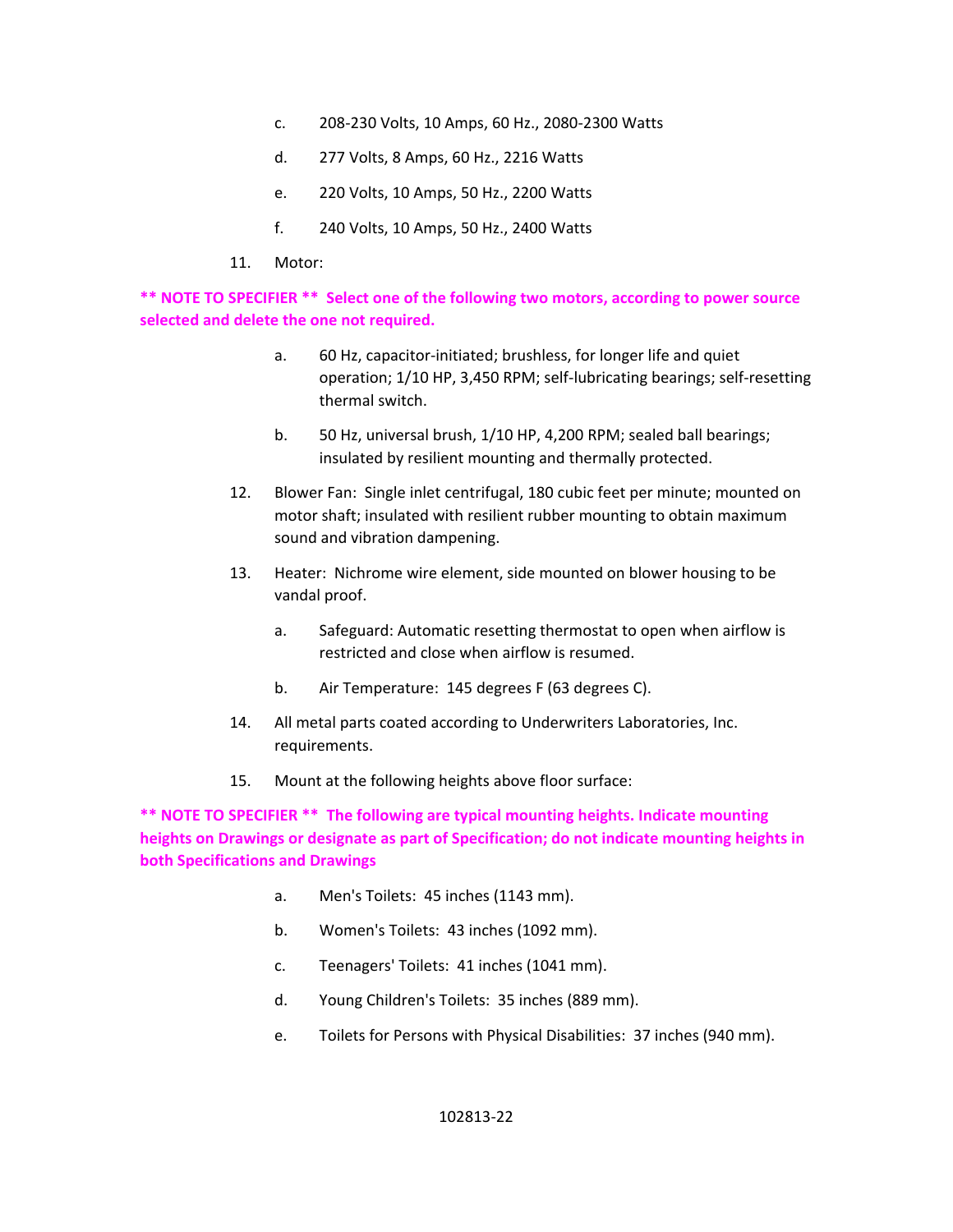- f. Mount dryers at heights indicated on Drawings.
- F. Conventional, Push Button or Automatic Lexan Hand Dryer: heated air, electric hand dryer; Lexan series; surface mounted; lightweight; entire dryer internally grounded. Made in the USA Certified. Warranty 5 year limited.

**\*\* NOTE TO SPECIFIER \*\* Select the Model required from the following paragraphs and delete those not required.** 

- 1. Model HO‐BL:
	- a. Cover: Molded Lexan.
	- b. Finish: White color.
	- c. Time Cycle: 30 Seconds.
	- d. Mounting: Surface.
- 2. Model HO‐IL:
	- a. Cover: Molded Lexan.
	- b. Finish: White color.
	- c. Time Cycle: Automatic.
	- d. Mounting: Surface.
- 3. Controls:

# **\*\* NOTE TO SPECIFIER \*\* Select one of the following controls paragraphs and delete the one not required.**

- a. Push button, chrome‐plated, on cover; sealed electronic timer with adjustable cycle, set for 30 seconds.
- b. Automatic; activated by infrared optical sensor. Operates while hands are moving under blower. Shut‐off in 90 seconds if hands not removed.
- 4. Wall Plate: Cast zinc alloy plate, with four 5/16‐inch (8 mm) diameter holes for surface mounting to wall and three 7/8‐inch (22 mm) diameter holes for electrical wiring; bottom hole suitable for surface conduit.
- 5. Air Intake: Inlet openings on bottom of cover.
- 6. Air Outlet: Chrome‐plated, die‐cast zinc grating; fixed to blower housing; designed to keep foreign objects out of dryer.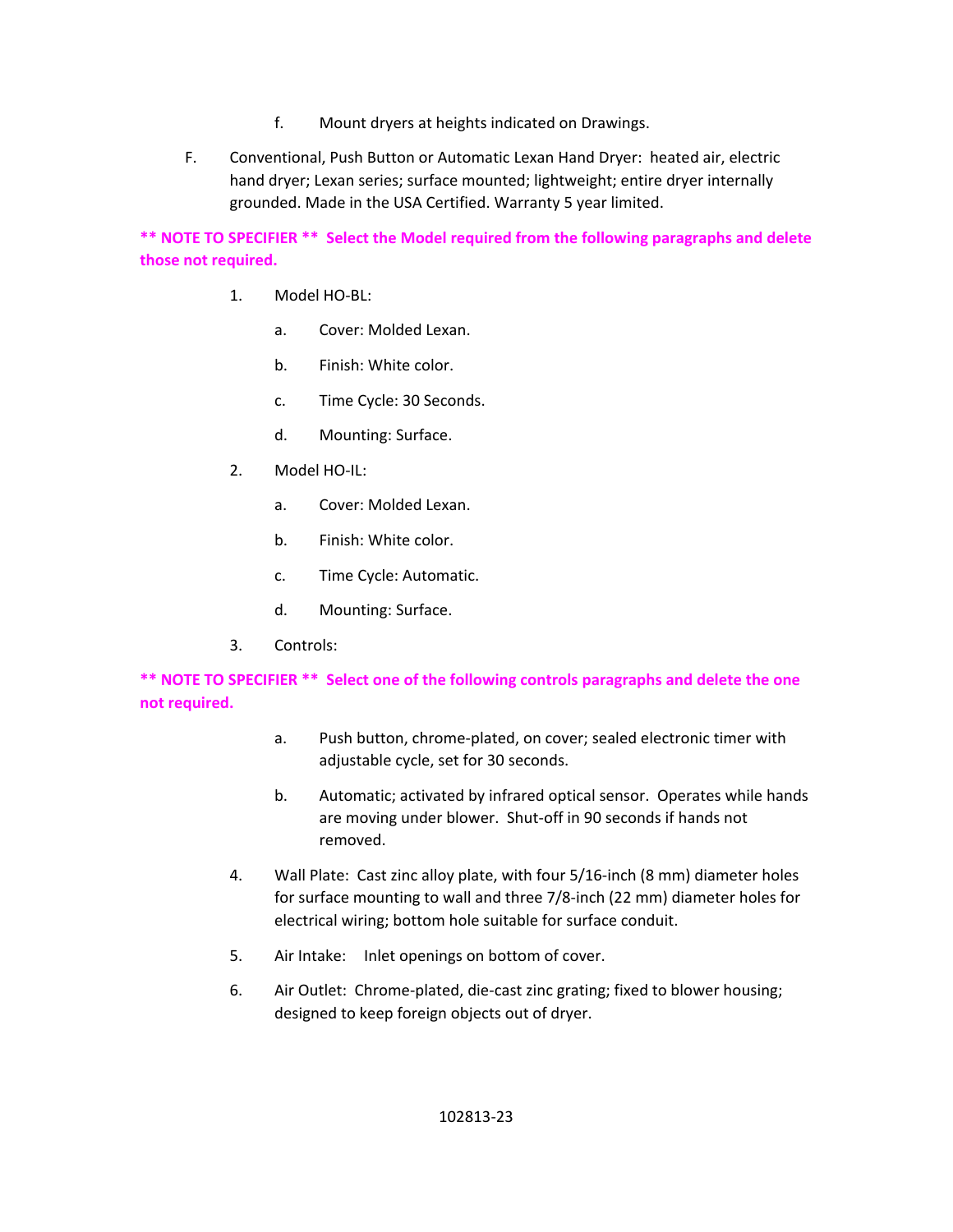- 7. Nominal Size: 12 inches (305 mm) wide by 9‐3/4 inches (248 mm) high by 8 inches (203 mm) deep. Weight: 13 pounds (5.9 kg).
- 8. Power Source:

**\*\* NOTE TO SPECIFIER \*\* Delete all but one of the following six power sources. 50 Hz models available for export.** 

- a. 110‐120 Volts, 15 Amps, 60 Hz., 1650 1800 Watts
- b. 110‐120 Volts, 20 Amps, 60 Hz., 2200 2400 Watts
- c. 208‐230 Volts, 10 Amps, 60 Hz., 2080‐2300 Watts
- d. 277 Volts, 8 Amps, 60 Hz., 2216 Watts
- e. 220 Volts, 10 Amps, 50 Hz., 2200 Watts
- f. 240 Volts, 10 Amps, 50 Hz., 2400 Watts
- 9. Motor:

**\*\* NOTE TO SPECIFIER \*\* Select one of the following two motors, according to power source selected and delete the one not required.** 

- a. 60 Hz, capacitor‐initiated; brushless, for longer life and quiet operation; 1/10 HP, 3,450 RPM; self‐lubricating bearings; self‐resetting thermal switch.
- b. 50 Hz, universal brush, 1/10 HP, 4,200 RPM; sealed ball bearings; insulated by resilient mounting and thermally protected.
- 10. Blower Fan: Single inlet centrifugal, 180 cubic feet per minute; mounted on motor shaft; insulated with resilient rubber mounting to obtain maximum sound and vibration dampening.
- 11. Heater: Nichrome wire element, side mounted on blower housing to be vandal proof.
	- a. Safeguard: Automatic resetting thermostat to open when airflow is restricted and close when airflow is resumed.
	- b. Air Temperature: 130 degrees F (55 degrees C).
- 12. All metal parts coated according to Underwriters Laboratories, Inc. requirements.
- 13. Mount at the following heights above floor surface: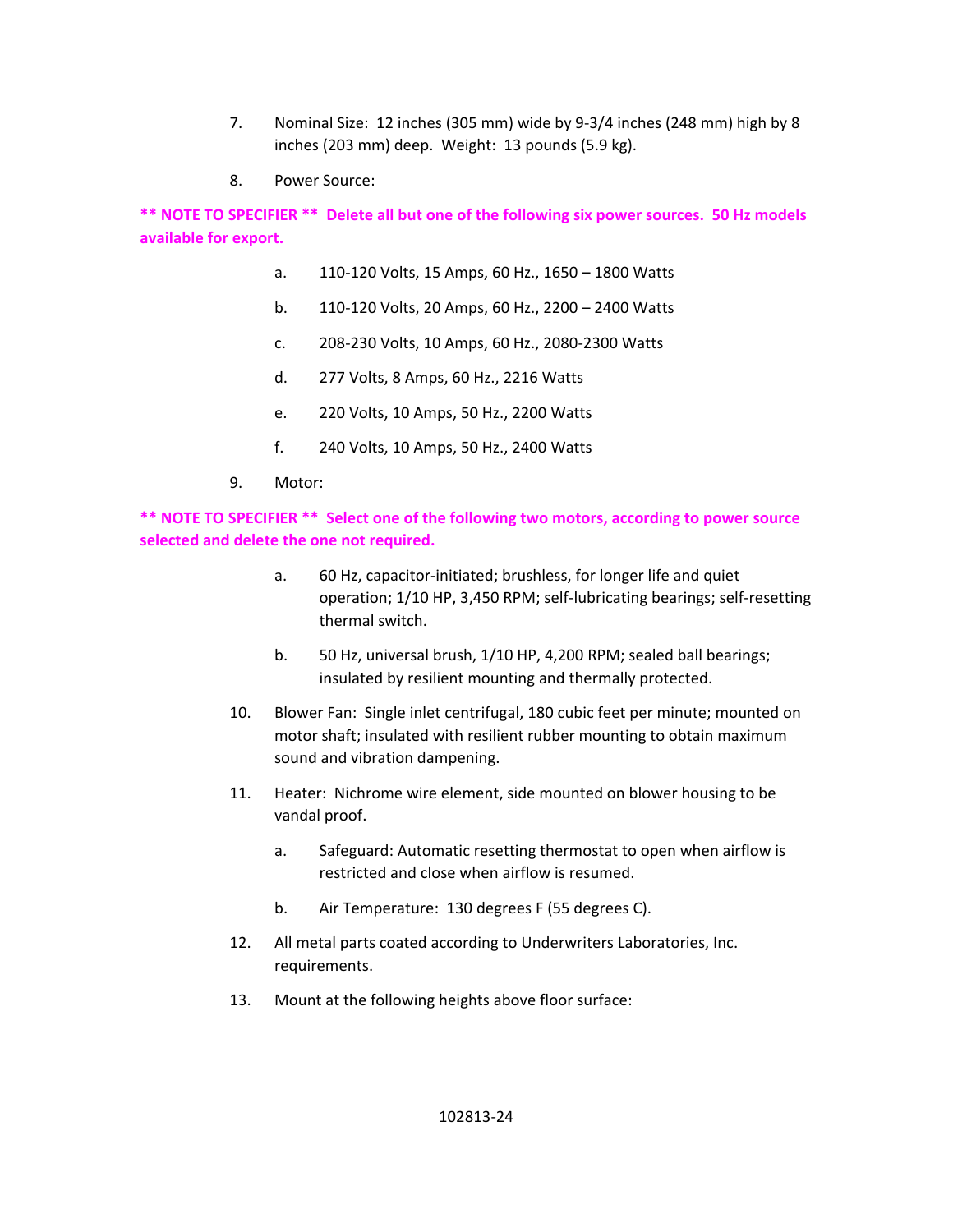**\*\* NOTE TO SPECIFIER \*\* The following are typical mounting heights. Indicate mounting heights on Drawings or designate as part of Specification; do not indicate mounting heights in both Specifications and Drawings** 

- a. Men's Toilets: 45 inches (1143 mm).
- b. Women's Toilets: 43 inches (1092 mm).
- c. Teenagers' Toilets: 41 inches (1041 mm).
- d. Young Children's Toilets: 35 inches (889 mm).
- e. Toilets for Persons with Physical Disabilities: 37 inches (940 mm).
- f. Mount dryers at heights indicated on Drawings.

### PART 3 EXECUTION

#### 3.1 EXAMINATION

- A. Do not begin installation until substrates have been properly prepared.
- B. If substrate preparation is the responsibility of another installer, notify Architect of unsatisfactory preparation before proceeding.

### 3.2 PREPARATION

- A. Clean surfaces thoroughly prior to installation.
- B. Prepare surfaces using the methods recommended by the manufacturer for achieving the best result for the substrate under the project conditions.
- C. Coordinate requirements for blocking to ensure adequate means for support and installation of hand dryers.
- D. Coordinate requirements for power supply, conduit, disconnect switches and wiring.

### 3.3 INSTALLATION